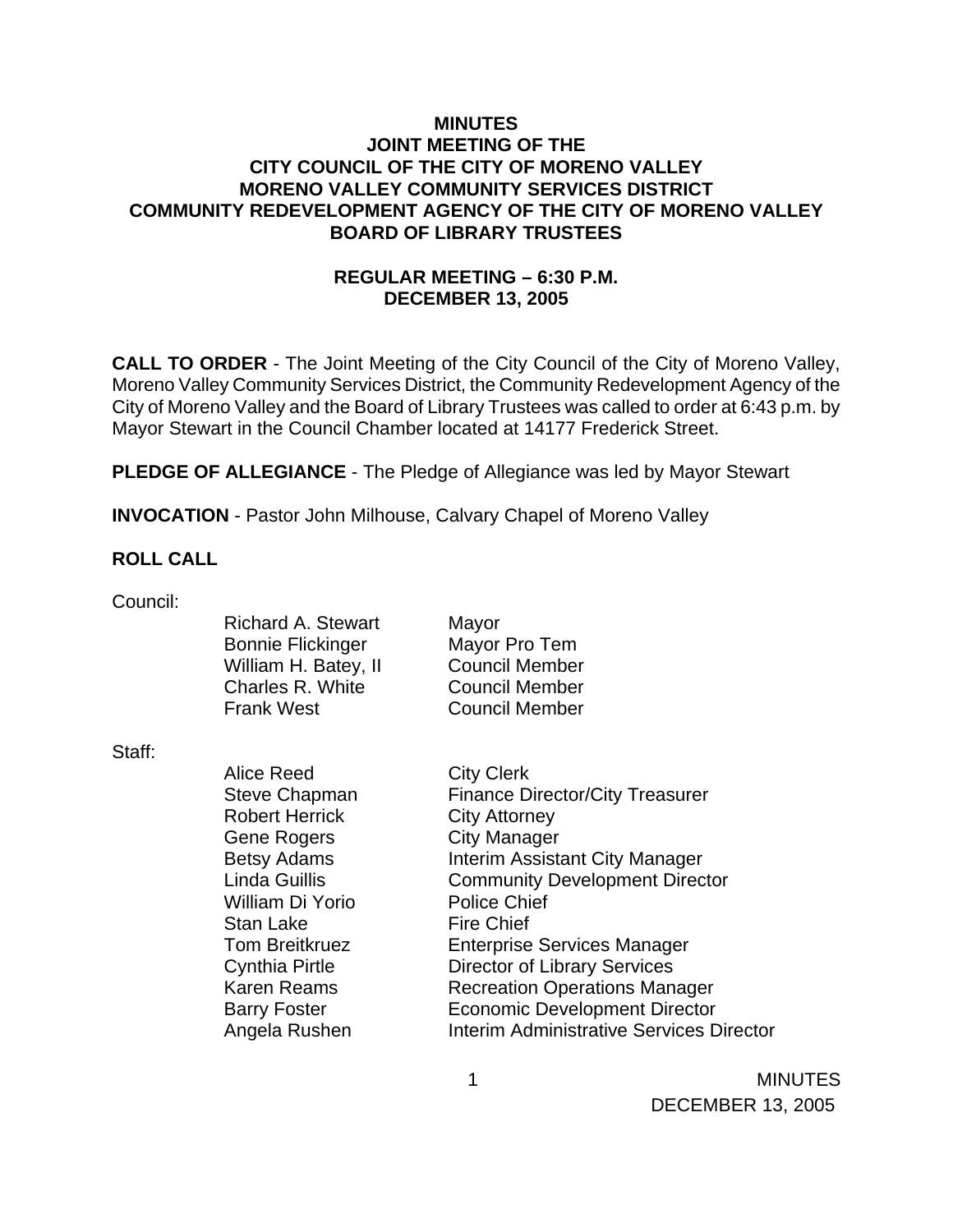City Manager Gene Rogers announced the following new interim staff members:

Terry Nielsen, Interim Parks and Recreation Director, will be joining the City on December 27, 2005 and George Guayante, Interim Public Works Director, will be joining the City on January 3, 2006.

### **JOINT CONSENT CALENDARS (SECTIONS A-D) OF THE CITY COUNCIL OF THE CITY OF MORENO VALLEY, MORENO VALLEY COMMUNITY SERVICES DISTRICT, COMMUNITY REDEVELOPMENT AGENCY OF THE CITY OF MORENO VALLEY AND THE BOARD OF LIBRARY TRUSTEES**

Mayor Stewart opened the agenda items for the Consent Calendars for public comments. Public comment was received from Daryl Terrell (Item A23).

## **A. CONSENT CALENDAR** - **CITY COUNCIL**

- A1. ORDINANCES FIRST READING BY TITLE ONLY Waived reading of all Ordinance Introductions and read by title only.
- A2. MINUTES REGULAR MEETING OF NOVEMBER 22, 2005 (Report of: City Clerk's Department) Recommendation: Approve as submitted.
- A3. WARRANT REPORT- OCTOBER 31, 2005 (Report of: Finance Department) Recommendation: Adopt Resolution No. 2005-114, approving the Warrant Report, dated October, 2005 in the total amount of \$8,920,617.65.

Resolution No. 2005-114

 A Resolution of the City Council of the City of Moreno Valley, California, Approving the Warrant Report Dated October 31, 2005

- A4. RENTAL HOUSING INSPECTION PROGRAM BUDGET APPROPRIATION (CONTINUED FROM 10/18/2005) (Report of: Community Development Department) Recommendation: Authorize an appropriation in the amount of \$86,455 to account 010.45210 to cover the salary, benefits and associated costs to hire a Code Compliance Officer II to implement the Rental Housing Inspection Program.
- A5. REQUEST FOR PURCHASE OF TWENTY-SIX (26) BATTERY BACKUP SYSTEM COMPONENTS – PROJECT NO. 05-12567322 (Report of: Public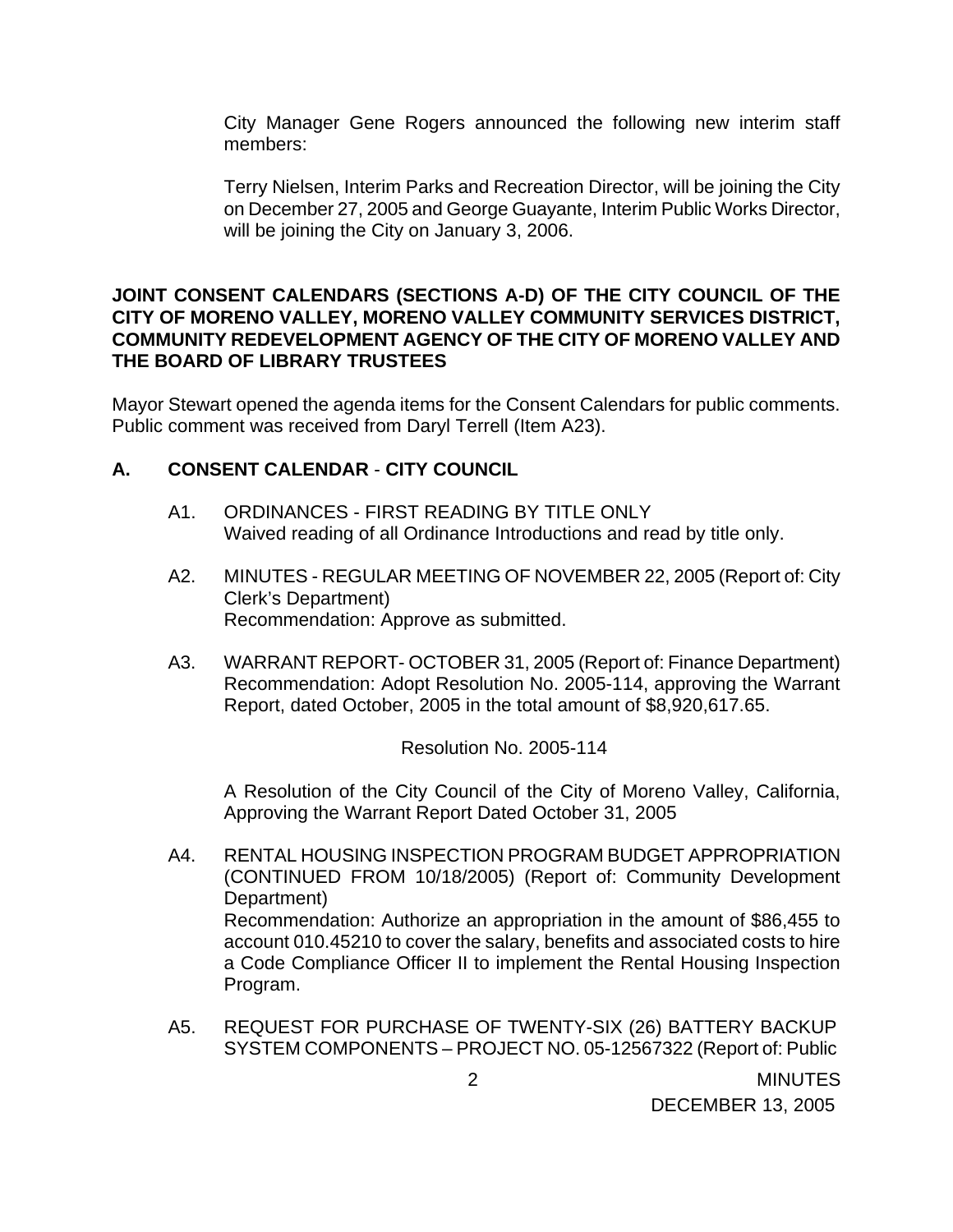Works Department)

 Recommendation: Authorize the issuance of a Purchase Order to JTB Supply Co., Inc. in the amount of \$130,046.00 which includes the purchase amount, plus 10% contingency (Account No. 125.67322.7400)

- A6. APPROVAL OF FINAL MAP 31257 SINGLE FAMILY RESIDENTIAL PROJECT, AND ACCEPT BONDS & AGREEMENT FOR PUBLIC RIGHT-OF-WAY IMPROVEMENTS – NORTHWEST CORNER OF PIGEON PASS ROAD AND SWAN STREET, SUBDIVIDER – MALTON CONSTRUCTION (Report of: Public Works Department) Recommendation: Approve Final Map 31257, authorize the City Clerk to sign the map and transmit said map to the County Recorder's Office for recordation; accept the Bonds and Agreement for Public Improvements; authorize the Mayor to execute the Agreement; direct the City Clerk to forward the signed Agreement to the County Recorder's Office for recordation; and authorize the City Engineer to execute any amendments to the agreement if the required street improvements are not completed within twenty-four (24) months.
- A7. PUBLIC MEETING REGARDING MAIL BALLOT PROCEEDINGS FOR: OUTBACK STEAKHOUSE RESTAURANT - APN 291-570-035 (AND ANY DIVISION THEREOF) FOR APPROVAL OF THE NATIONAL POLLUTANT DISCHARGE ELIMINATION SYSTEM (NPDES) REGULATORY RATE SCHEDULE, LOCATED NEAR THE NORTHEAST CORNER OF TOWNGATE CIRCLE AND CENTERPOINT DRIVE; MAIL BALLOT PROCEEDING FOR CACTUS COMMERCE, LLC - APN 297-130-050 (AND ANY DIVISION THEREOF) FOR APPROVAL OF THE NATIONAL POLLUTANT DISCHARGE ELIMINATION SYSTEM (NPDES) REGULATORY RATE SCHEDULE, LOCATED ON THE NORTHWEST CORNER OF GOLDENCREST DRIVE AND COMMERCE CENTER DRIVE; AND MAIL BALLOT PROCEEDING FOR SUNNYMEAD VILLAS, LLC - APNS 479-050-005, 479-050-006 AND 479-050-007 (AND ANY DIVISION THEREOF) FOR APPROVAL OF THE NATIONAL POLLUTANT DISCHARGE ELIMINATION SYSTEM (NPDES) REGULATORY RATE SCHEDULE, LOCATED ON THE SOUTH SIDE OF SUNNYMEAD BOULEVARD NEAR KITCHING STREET (Report of: Public Works Department)

Recommendation: Accept public comments regarding the mail ballot proceedings for: Outback Steakhouse Restaurant – APN 291-570-035, Cactus Commerce, LLC – APN 297-130-050 and Sunnymead Villas, LLC – APNs 479-050-005, 479-050-006 and 479-050-007 for approval of the National Pollutant Discharge Elimination System (NPDES) regulatory rate schedule.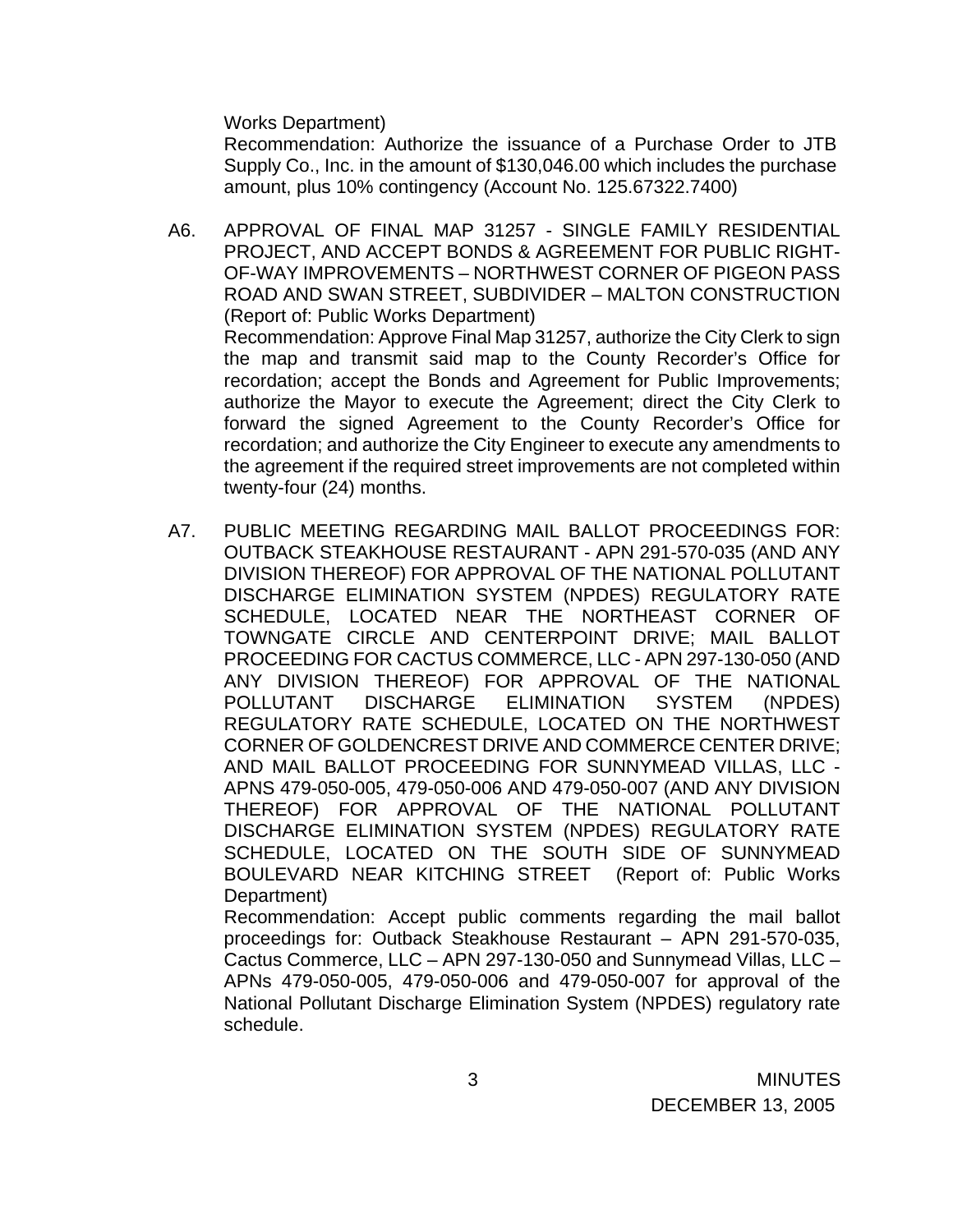- A8. AUTHORIZATION TO AWARD THE CONSTRUCTION CONTRACT FOR THE IRIS AVENUE/INDIAN AVENUE 12 KV ELECTRICAL DISTRIBUTION SYSTEM (VAL VERDE MIDDLE SCHOOL) PROJECT NO. 05-00100 (Report of: Public Works Department) Recommendation: Award the construction contract for the Iris Avenue/Indian Avenue 12 kV Electrical Distribution System (Val Verde Middle School) Project No. 05-00100 to Stronghold Engineering, Inc., 2000 Market Street, Riverside, California, 92501; authorize the Mayor to execute a contract with Stronghold Engineering, Inc., 2000 Market Street, Riverside, California, 92501; and authorize the issuance of a Purchase Order to Stronghold Engineering, Inc., 2000 Market Street, Riverside, California, 92501, in the amount of \$459,800.00 (the bid amount plus 10% contingency) for the Iris Avenue/Indian Avenue 12 kV Electrical Distribution System (Val Verde Middle School) Project No. 05-00100 when the contract has been signed by all parties.
- A9. RENAME OLEANDER AVENUE TO HARLEY KNOX BOULEVARD (Report of: Public Works Department) Recommendation: Adopt Resolution No. 2005-117 to endorse the recommendation by the Riverside Board of Supervisors to work with the City of Perris and the Riverside County Transportation Department to determine the costs and impacts in renaming Oleander Avenue to Harley Knox Boulevard.

Resolution No. 2005-117

A Resolution of the City Council of the City of Moreno Valley, California, to Endorse the Recommendation by the Riverside Board of Supervisors to Work with the City of Perris and the Riverside County Transportation Department to Endorse Renaming Oleander Avenue to Harley Knox Boulevard if it is Found to be Financially Feasible

A10. ORDINANCE NO. 703 - AN ORDINANCE OF THE CITY COUNCIL OF THE CITY OF MORENO VALLEY, CALIFORNIA, APPROVING SPECIFIC PLAN AMENDMENT P04-082, AN AMENDMENT TO SPECIFIC PLAN NO. 218 THE AQUABELLA SPECIFIC PLAN (FORMERLY KNOWN AS THE MORENO VALLEY FIELD STATION SPECIFIC PLAN), FOR 760 ACRES OF LAND GENERALLY BETWEEN BRODIAEA AND IRIS AVENUES, AND BETWEEN LASSELLE AND OLIVER STREETS (RECEIVED FIRST READING AND INTRODUCTION ON NOVEMBER 22, 2005) (Report of: Community Development Department) Recommendation: Adopt Ordinance No. 703.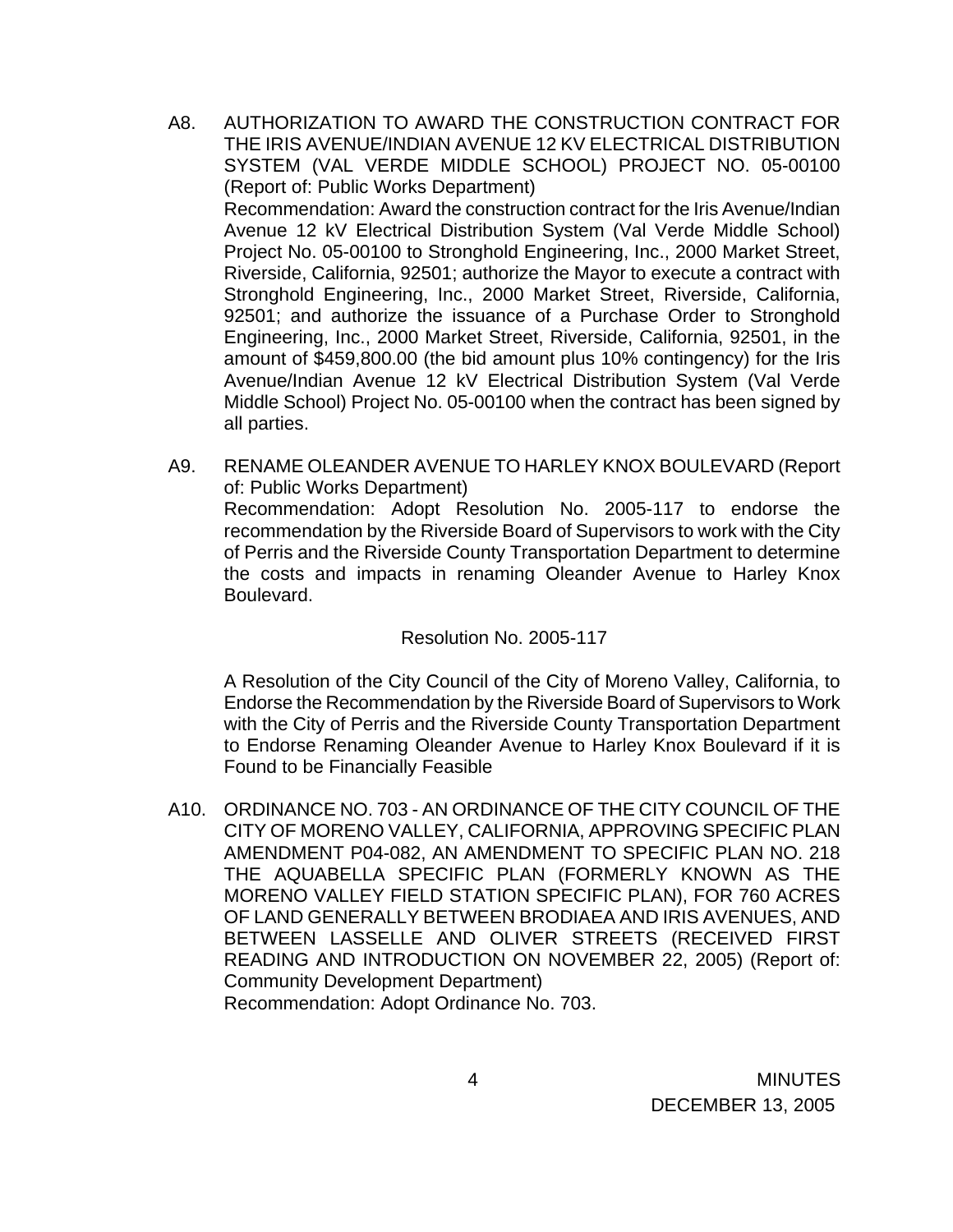#### Ordinance No. 703

An Ordinance of the City Council of the City of Moreno Valley, California, Approving Specific Plan Amendment P04-082, an Amendment to Specific Plan No. 218 the Aquabella Specific Plan (Formerly Known as the Moreno Valley Field Station Specific Plan), for 760 Acres of Land Generally between Brodiaea and Iris Avenues, and between Lasselle and Oliver Streets

A11. ORDINANCE NO. 704 - AN ORDINANCE OF THE CITY COUNCIL OF THE CITY OF MORENO VALLEY, CALIFORNIA, APPROVING THE AQUABELLA DEVELOPMENT AGREEMENT (PA04-0005) FOR 685 ACRES OF LAND WITHIN THE AQUABELLA SPECIFIC PLAN, GENERALLY LOCATED BETWEEN BRODIAEA AND IRIS AVENUES, AND BETWEEN LASSELLE AND OLIVER STREETS RECEIVED FIRST READING AND INTRODUCTION ON NOVEMBER 22, 2005) (Report of: Community Development Department) Recommendation: Adopt Ordinance No. 704.

Ordinance No. 704

An Ordinance of the City Council of the City of Moreno Valley, California, Approving the Aquabella Development Agreement (PA04-0005) for 685 Acres of Land Within the Aquabella Specific Plan, Generally Located between Brodiaea and Iris Avenues and between Lasselle and Oliver Streets

A12. ADOPT RESOLUTION NO. 2005-118, RESCINDING RESOLUTION NO. 89- 61 AND RESTATING THE DESIGNATION OF THE PUBLIC WORKS DIRECTOR AS CITY ENGINEER (Report of: Public Works Department) Recommendation: Adopt Resolution No. 2005-118, rescinding Resolution No. 89-61 and restating the designation of the Public Works Director as City Engineer.

Resolution No. 2005-118

A Resolution of the City Council of the City of Moreno Valley, California, Rescinding Resolution No. 86-91 and Restating the Designation of the Designation of the Director of Public Works as City Engineer

A13. APPROVE AND ADOPT RESOLUTION NO. 2005-119 ACCEPTING PUBLIC RIGHT-OF-WAY FOR A PORTION OF STODDARD STREET, GERALD LANE, AND MORREY LANE, WHICH ARE PART OF THE STREET IMPROVEMENT PROGRAM, PROJECT NO. 02-12185520 (Report of: Public Works Department) Recommendation: Approve and adopt Resolution 2005-119 accepting

DECEMBER 13, 2005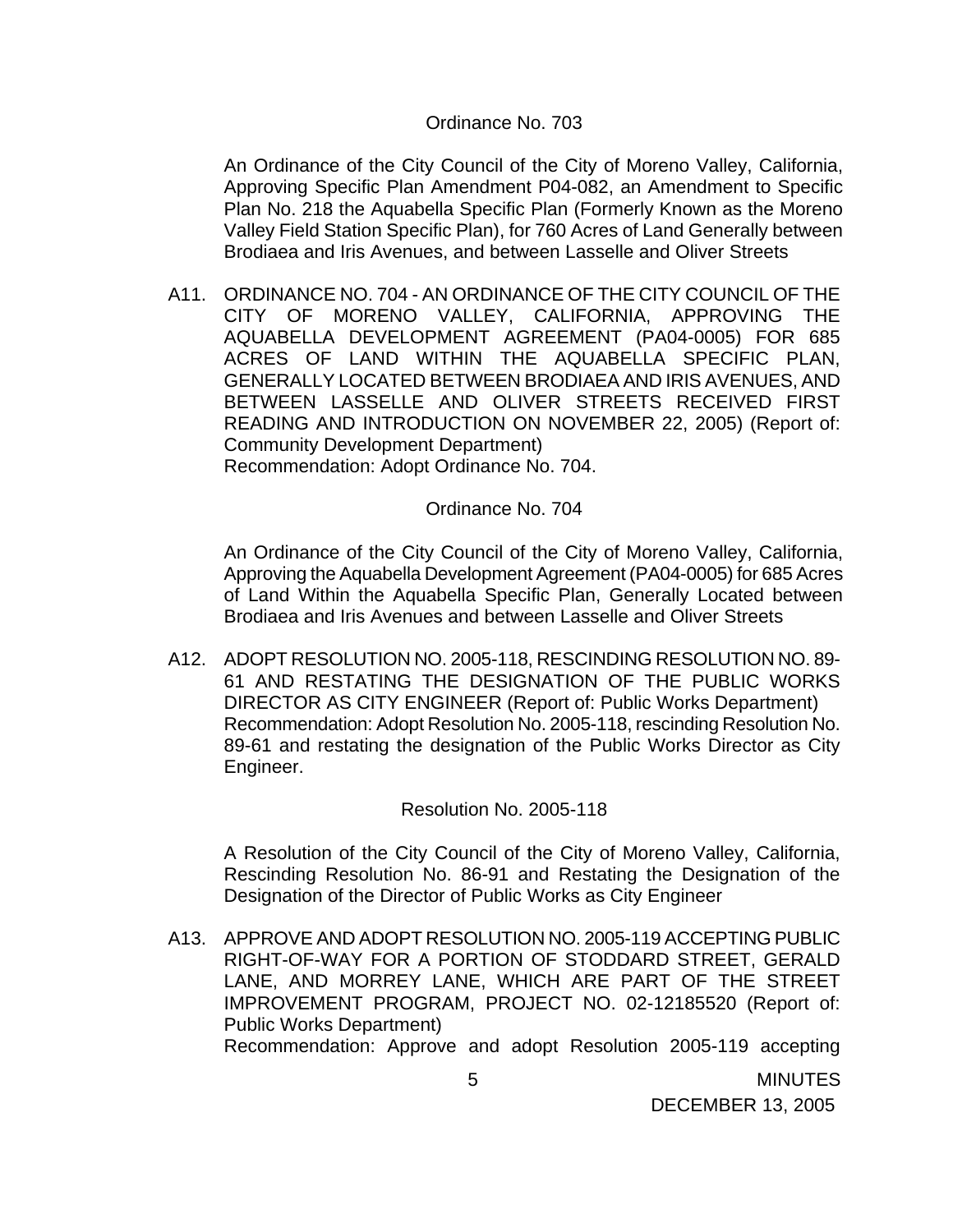dedication of property for public right-of-way, but not accepting these portions of street into the City-maintained road system; and direct the City Clerk to certify the acceptance of said dedication and cause said certification to be recorded in the office of the Recorder of the County of Riverside together with said Resolution.

#### Resolution No. 2005-119

A Resolution of the City Council of the City of Moreno Valley, California, Accepting Public Right-of-Way for Portions of Gerald Lane from Carrie Lane to Pettit Street; Morrey Lane from Carrie Lane to Pettit Street; and Stoddard Street from Bay Avenue to Mc Abee Avenue Accepting Dedication of Easements over Certain Property for Public Road Purposes

- A14. LETTER OF COMMITMENT FOR FLOOD CONTROL CHANNEL IMPROVEMENTS ON HEACOCK STREET AND CACTUS AVENUE (Report of: Public Works Department) Recommendation: Authorize the Mayor to execute the Letter of Commitment to Riverside County Flood Control and Water Conservation District for the City to jointly participate in the funding of improvements necessary for the Heacock Street and Cactus Avenue Flood Control Channels.
- A15. AUTHORIZATION TO AWARD THE CONSTRUCTION CONTRACT FOR THE AQUEDUCT BIKE TRAIL AND LANDSCAPING IMPROVEMENTS FROM JOHN F. KENNEDY DRIVE TO PAN AM BOULEVARD, PROJECT NOS. 02-46165321 AND 98-92492 (Report of: Public Works Department) Recommendation: Award the construction contract for the construction for the Construction of the Aqueduct Bike Trail and Landscaping Improvements from John F. Kennedy Drive to Pan Am Boulevard to Pacific Hydrotech Corporation, 314 E.  $3^{rd}$  Street, Perris, California 92570 as the lowest responsible bidder; authorize a transfer totaling \$193,090 from the Annual Pavement Rehabilitation, Measure "A" (Account No. 125.56330) to the Aqueduct Bike Trail Account No. 125.67424 to provide funding for the construction and construction-related survey, inspection, and administration for the Aqueduct Bike Trail and Landscaping Improvements from John F. Kennedy Drive to Bay Avenue; authorize the appropriation of \$400,000 from unencumbered Measure "A" (Fund 125) fund balance to the Aqueduct Bike Trail Account No. 125.67424 to provide funding for the construction and construction-related survey, inspection, and administration for the Bike Trail and Landscaping Improvements from John F. Kennedy Drive and Bay Avenue; authorize the appropriation of \$76,055 from unencumbered Redevelopment Agency (Fund 895) fund balance to the Aqueduct Bike Trail and Landscaping Improvements Account No. 892.92492 to provide funding for construction and construction-related survey, inspection, and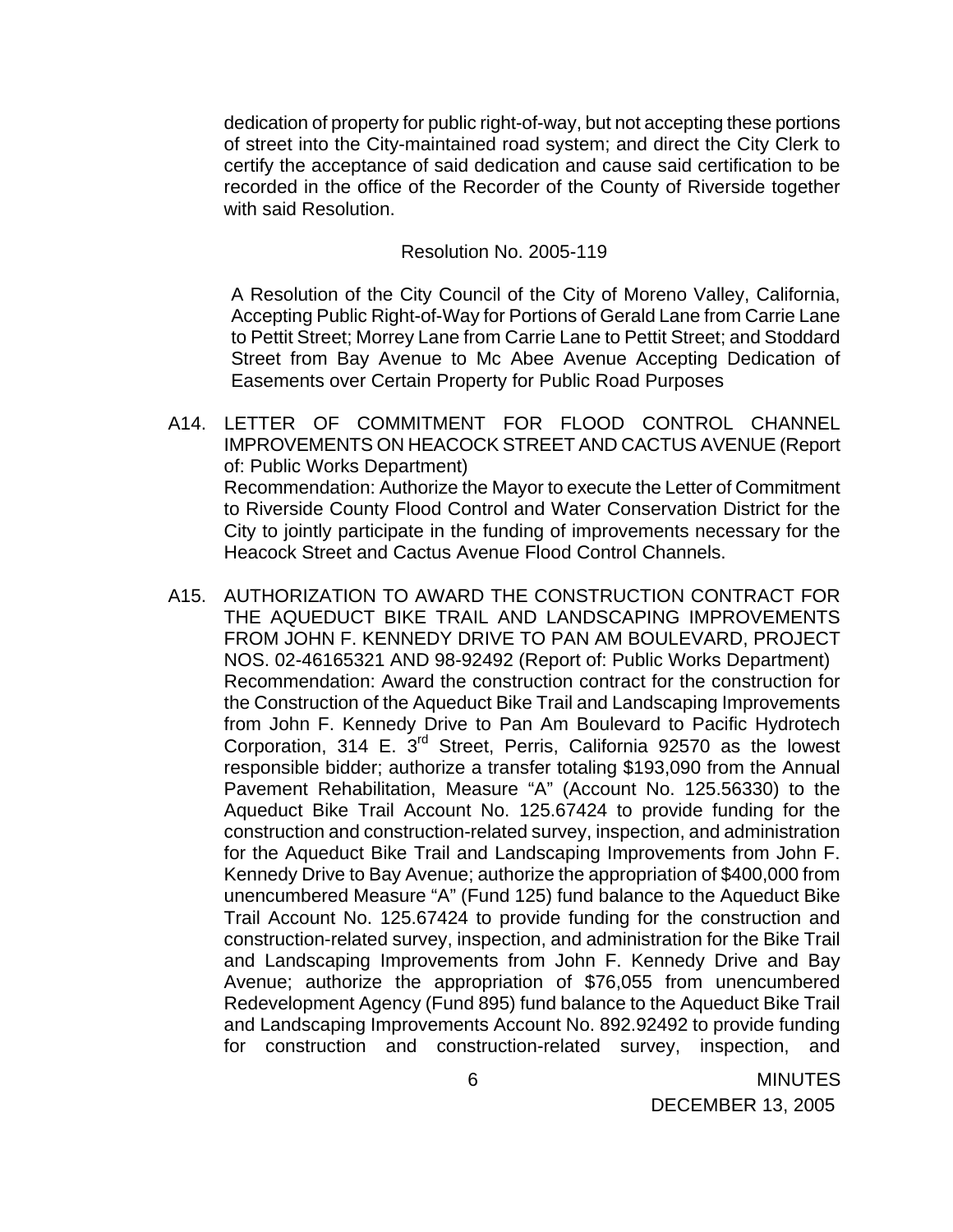administration costs for the Bike Trail and Landscaping Improvements from Cottonwood Avenue to Pan Am Boulevard; authorize the Mayor to execute a contract with Pacific Hydrotech Corporation; and authorize the issuance of three (3) purchase orders for Pacific Hydrotech Corporation totaling \$1,560,081 (both Base Bids, Additive Bids "A", "B", and "C", plus 10% contingency for the entire bid amount). The three (3) purchase orders are in the amounts of \$885,811 from Account No. 461.65321, \$325,656 from Fund 125.67424 for a total of \$1,211,467 for Bike Trail Improvements from John F. Kennedy Drive to Bay Avenue; and \$348,614 from Fund 892.92492, for the Aqueduct Bike Trail Improvements from Cottonwood Avenue to Pan Am Boulevard; the aforesaid purchase orders to be issued upon final execution of the subject Construction Contract by all parties.

- A16. REQUEST REJECTION OF ALL BIDS AND RE-EVALUATE PROJECT FUNDING DURING THE NEXT BUDGET CYCLE FOR CONSTRUCTION OF THE BOEING STREET AND MCDONNEL STREET SIDEWALK IMPROVEMENTS FROM ADRIENNE AVENUE TO BAY AVENUE, PROJECT NO. 05-14768524 (Report of: Public Works Department) Recommendation: Reject all bids opened on November 17, 2005 for the construction of the Boeing Street and McDonel Street Sidewalk Improvements from Adrienne Avenue to Bay Avenue; direct staff to reevaluate project funding during the next budget cycle; and authorize the City Clerk to return the 10% bid bond to Grand Pacific Contractor's Inc., 11405 Geyser Drive, Mira Loma, California.
- A17. APPROVE, ACCEPT AND EXECUTE THE AGREEMENT FOR CONVEYANCE OF EASEMENT FOR THE NORTHEAST AND NORTHWEST CORNERS OF ALESSANDRO BOULEVARD AND PEPPER STREET INTERSECTION; APPROVE THE WAIVER RELEASE AND HOLD HARMLESS AGREEMENT WITH THE MILLER FAMILY TRUST; AUTHORIZE THE AWARD OF THE CONSTRUCTION CONTRACT FOR THE PEPPER STREET IMPROVEMENTS FROM ALESSANDRO BOULEVARD TO SHERMAN AVENUE, PROJECT NO. 03-14668523 (Report of: Public Works Department)

 Recommendation: Accept, approve and execute the Agreement for Conveyance of Easement for the northeast and northwest corner properties located at the Alessandro Boulevard and Pepper Street intersection, utilizing funds from Redevelopment Agency (RDA) Account No. 892.80223; approve the Waiver, Release and Hold Harmless Agreement between the City of Moreno Valley and the Miller Family Trust, and authorize the Mayor to execute the agreement; authorize an appropriation of \$275,000 to the General Fund Account No. 010.66025; award the construction contract for the Pepper Street Improvements base bid items and additive bid "A" & "B" items to R.J. Noble Company, 15505 East Lincoln Avenue, Orange,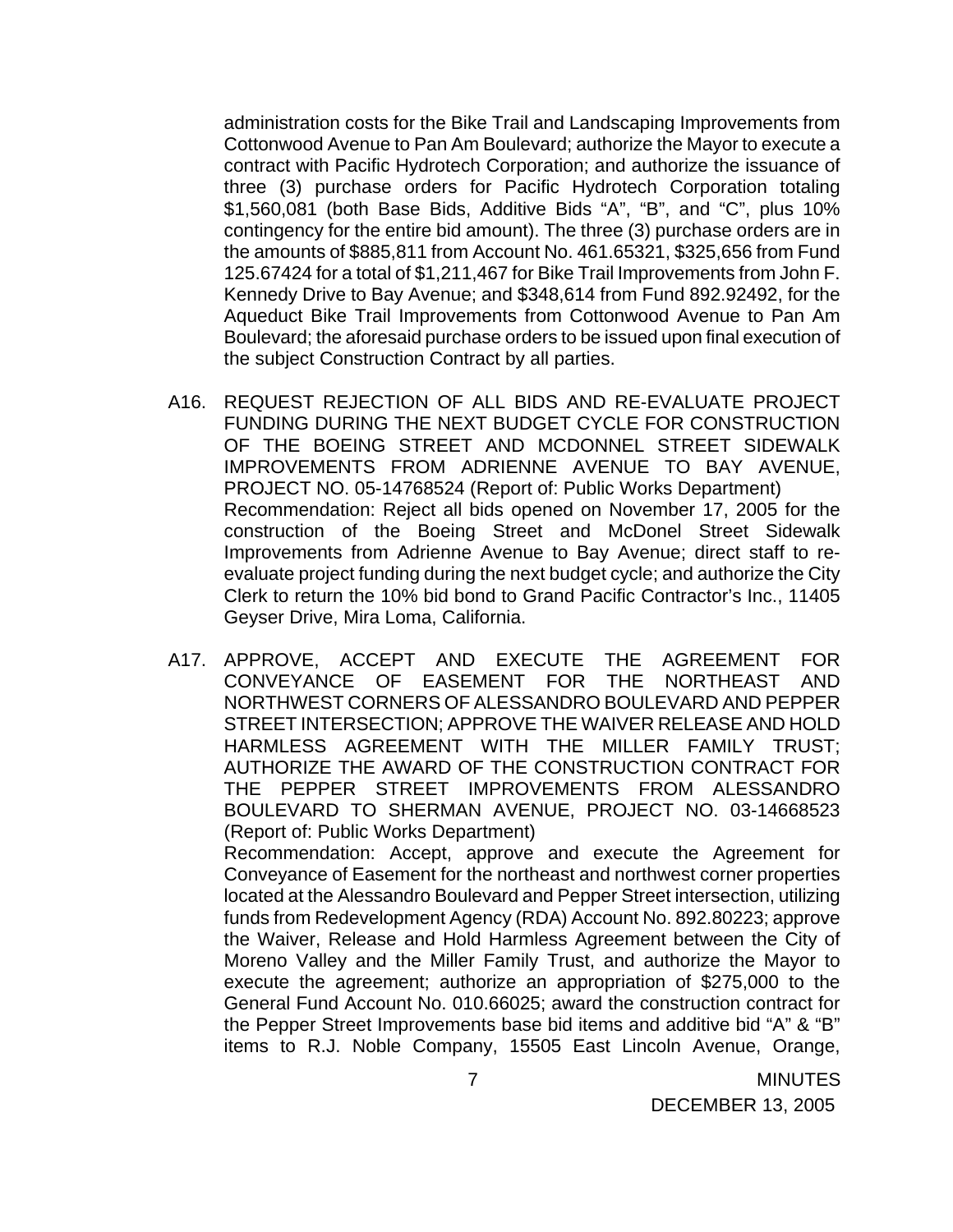California 92865, the lowest responsible bidder; authorize the Finance Director to issue a purchase order to R.J. Noble Company in the amount of \$619,768.00 (the amount of the base bid and additive bid "A" & "B" [\$563,425.00] plus 10% contingency) when both parties have signed the contract (Account No. 146.68523.7200 and Account No. 010.66025); and authorize the Mayor to execute a contract agreement with R.J. Noble Company.

- A18. AMENDMENT TO AGREEMENT FOR PROFESSIONAL CONSULTANT SERVICES FOR THE MORENO VALLEY PUBLIC LIBRARY, PROJECT NO. 01-41276320 (Report of: Public Works Department) Recommendation: Approve the Amendment to Agreement for Professional Consultant Services with LPA, Inc., 5161 California Avenue, Suite 100, Irvine, California 92612 to provide preliminary and final architectural and engineering design services as well as construction management services for the design and construction of the proposed Moreno Valley Public Library; authorize the Mayor to execute the Amendment to Agreement for Professional Consultant Services with LPA, Inc.; and authorize an increase in the Purchase Order to LPA, Inc., in the not-to-exceed amount of \$2,559,700 (proposal amount plus 10% contingency) for Account No. 412.76320 when the Amendment has been signed by all parties.
- A19. ACCEPT AND APPROVE AGREEMENT TO REIMBURSE TRANSPORTATION UNIFORM MITIGATION FEE FUNDS BETWEEN THE WESTERN RIVERSIDE COUNCIL OF GOVERNMENTS AND CITY OF MORENO VALLEY FOR THE TRAFFIC SIGNAL AT IRONWOOD AVENUE AND NASON STREET, PROJECT NO. 03-12566923 (Report of: Public Works Department)

 Recommendation: Accept and approve the Agreement to Reimburse Transportation Uniform Mitigation Fee (TUMF) Funds between the Western Riverside Council of Governments (WRCOG) and City of Moreno Valley for the Traffic Signal at Ironwood Avenue and Nason Street; authorize the Mayor to execute the Agreement to Reimburse TUMF Funds between WRCOG and City of Moreno Valley for the Traffic Signal at Ironwood Avenue and Nason Street; and authorize the appropriation of \$40,000 from the unencumbered Measure "A" (Fund 125) fund balance into Ironwood Avenue and Nason Street Traffic Signal Account No. 125.66923 to cover the additional construction costs in excess of the TUMF share allocation.

A20. ACCEPT AND APPROVE AGREEMENT TO REIMBURSE TRANSPORTATION UNIFORM MITIGATION FEE FUNDS BETWEEN THE WESTERN RIVERSIDE COUNCIL OF GOVERNMENTS AND CITY OF MORENO VALLEY FOR THE TRAFFIC SIGNAL AT IRONWOOD AVENUE AND MORENO BEACH DRIVE, PROJECT NO. 03-12566723 (Report of: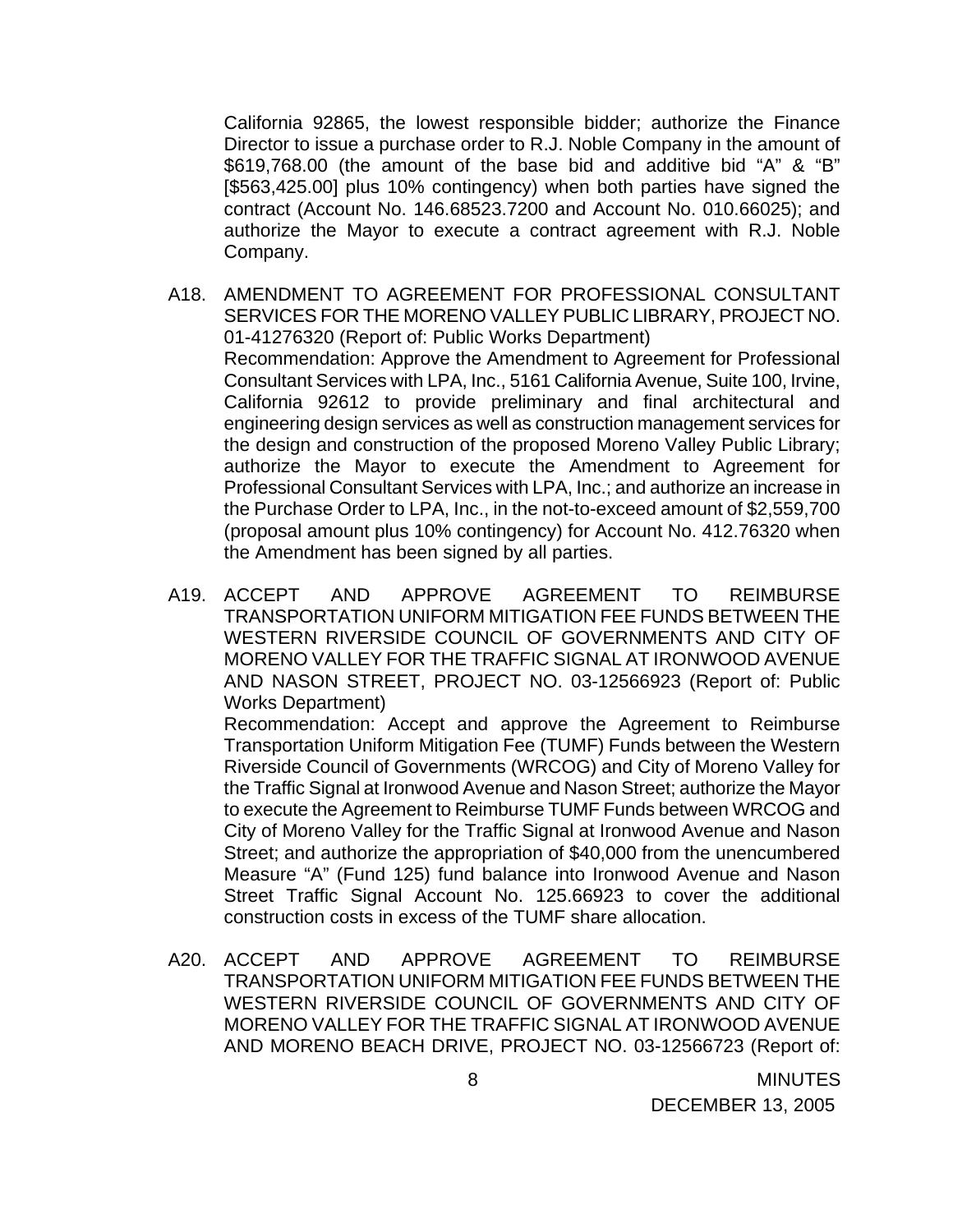Public Works Department)

 Recommendation: Accept and approve the Agreement to Reimburse Transportation Uniform Mitigation Fee (TUMF) Funds between Western Riverside Council of Governments (WRCOG) and City of Moreno Valley for the Traffic Signal at Ironwood Avenue and Moreno Beach Drive; authorize the Mayor to execute the Agreement to Reimburse TUMF Funds between WRCOG and City of Moreno Valley for the Traffic Signal at Ironwood Avenue and Moreno Beach Drive; and authorize the appropriation of \$128,500 from the unencumbered Measure "A" (Fund 125) fund balance into Ironwood Avenue and Moreno Beach Drive Traffic Signal Account No. 125.66723 to cover the additional construction costs in excess of the TUMF share allocation.

A21. ACCEPT AND APPROVE AGREEMENT TO REIMBURSE TRANSPORTATION UNIFORM MITIGATION FEE FUNDS BETWEEN THE WESTERN RIVERSIDE COUNCIL OF GOVERNMENTS AND CITY OF MORENO VALLEY FOR PIGEON PASS ROAD/CLIMBING ROSE DRIVE TO HIDDEN SPRINGS DRIVE (NORTHERLY CITY LIMIT), PROJECT NO. 06-41570324 (Report of: Public Works Department) Recommendation: Accept and approve the Agreement to Reimburse Transportation Uniform Mitigation Fee (TUMF) Funds between Western Riverside Council of Governments (WRCOG) and City of Moreno Valley for the Pigeon Pass Road/Climbing Rose Drive to Hidden Springs Drive

(Northerly City Limit); and authorize the Mayor to execute the Agreement to Reimburse TUMF Funds between WRCOG and City of Moreno Valley for Pigeon Pass Road/Climbing Rose Drive to Hidden Springs Drive (Northerly City Limit).

- A22. REQUEST ADOPTION OF PLANS AND SPECIFICATIONS AND AUTHORIZATION TO ADVERTISE FOR CONSTRUCTION BIDS FOR THE TRAFFIC SIGNAL AT STATE ROUTE 60 AND MORENO BEACH DRIVE, PROJECT NO. 05-41779224 (Report of: Public Works Department) Recommendation: Adopt the plans and specifications that are on file in the office of the City Engineer; and authorize the City Clerk to advertise the project for construction bids upon receipt of Caltrans Encroachment Permit.
- A23. AUTHORIZATION TO NOTIFY CITY COUNCIL ABOUT MORENO VALLEY UTILITIES' RATE ADJUSTMENTS (Report of: Public Works Department) Recommendation: Authorize the staff to notify the Council about rate changes by placing a report on the next available Council agenda.
- A24. RESOLUTION MODIFYING THE CITY MANAGER'S COMPENSATION PACKAGE (Report of: City Clerk's Department) Recommendation: Adopt Resolution No. 2005-120, modifying the City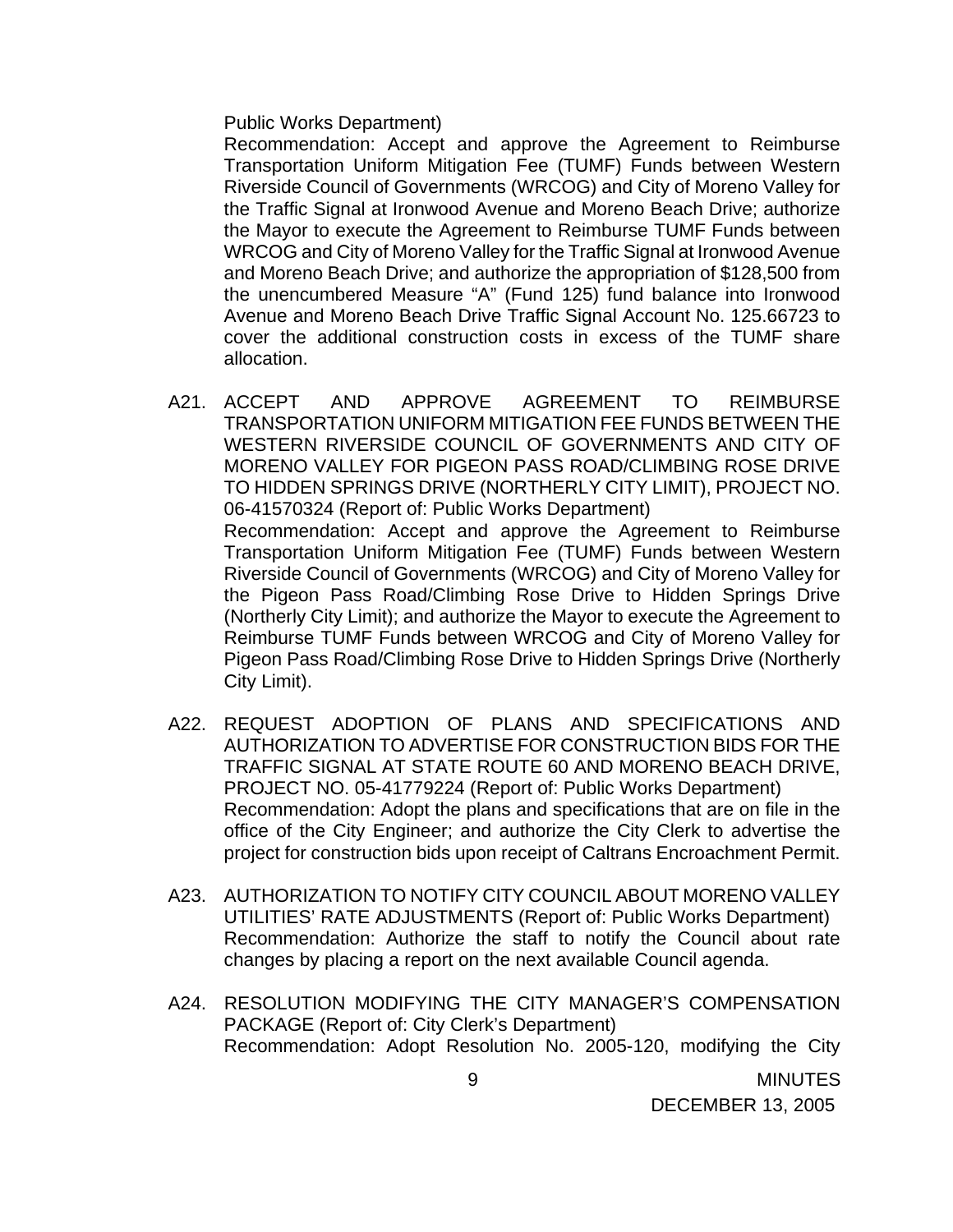Manger's compensation package pursuant to the employment agreement with Robert Gutierrez approved by the City Council on October 25, 2005.

A25. LEASE OF SPACE AT MORENO VALLEY PLAZA (Report of: Director of Library Services) Recommendation: Authorize the lease of office space at Moreno Valley Plaza in the amount of \$7,800 monthly with anticipated lease to run six months.

## **B. CONSENT CALENDAR** - **COMMUNITY SERVICES DISTRICT**

- B1. ORDINANCES FIRST READING BY TITLE ONLY Waived reading of all Ordinance Introductions and read by title only.
- B2. MINUTES REGULAR MEETING OF NOVEMBER 22, 2005 (Report of: City Clerk's Department) Recommendation: Approve as submitted.
- B3. ACCEPTANCE OF AMENDMENT 01 GRANT MONIES FROM THE CALIFORNIA DEPARTMENT OF EDUCATION, CHILD DEVELOPMENT SERVICES, FOR CHILD CARE SERVICES AND ADOPTION OF THE RESOLUTION TO CERTIFY THE APPROVAL OF THE GOVERNING BOARD (Report of: Parks & Recreation Department) Recommendation: Authorize the acceptance of grant money in the amended amount of \$661,410 for Fiscal Year (FY) 2005/2006 from the California Department of Education, Child Development Division for the purpose of providing school age child care and development services; and adopt Resolution No. CSD 2005-20 to certify the approval of the governing board to enter into this transaction with the California Department of Education for the purpose of providing child care and development services and to authorize the designated personnel, as shown on the resolution, to sign contract documents for FY 2005/2006.

Resolution No. CSD 2005-20

 A Resolution of the Moreno Valley Community Services District of the City of Moreno Valley, California, Certifying the Approval of the Governing Board to Enter into a Transaction with the California Department of Education for the Purpose of Providing Child Care and Development Services and to Authorize Designated Personnel to Sign Contract Documents for FY 2005/06

B4. PUBLIC MEETING REGARDING MAIL BALLOT PROCEEDINGS FOR ASSESSOR PARCEL NUMBERS (APNS) 478-165-062, 478-165-063, 478- 165-064 AND 478-165-065 (AND ANY DIVISION THEREOF) FOR INCLUSION INTO COMMUNITY SERVICES DISTRICT (CSD) ZONE D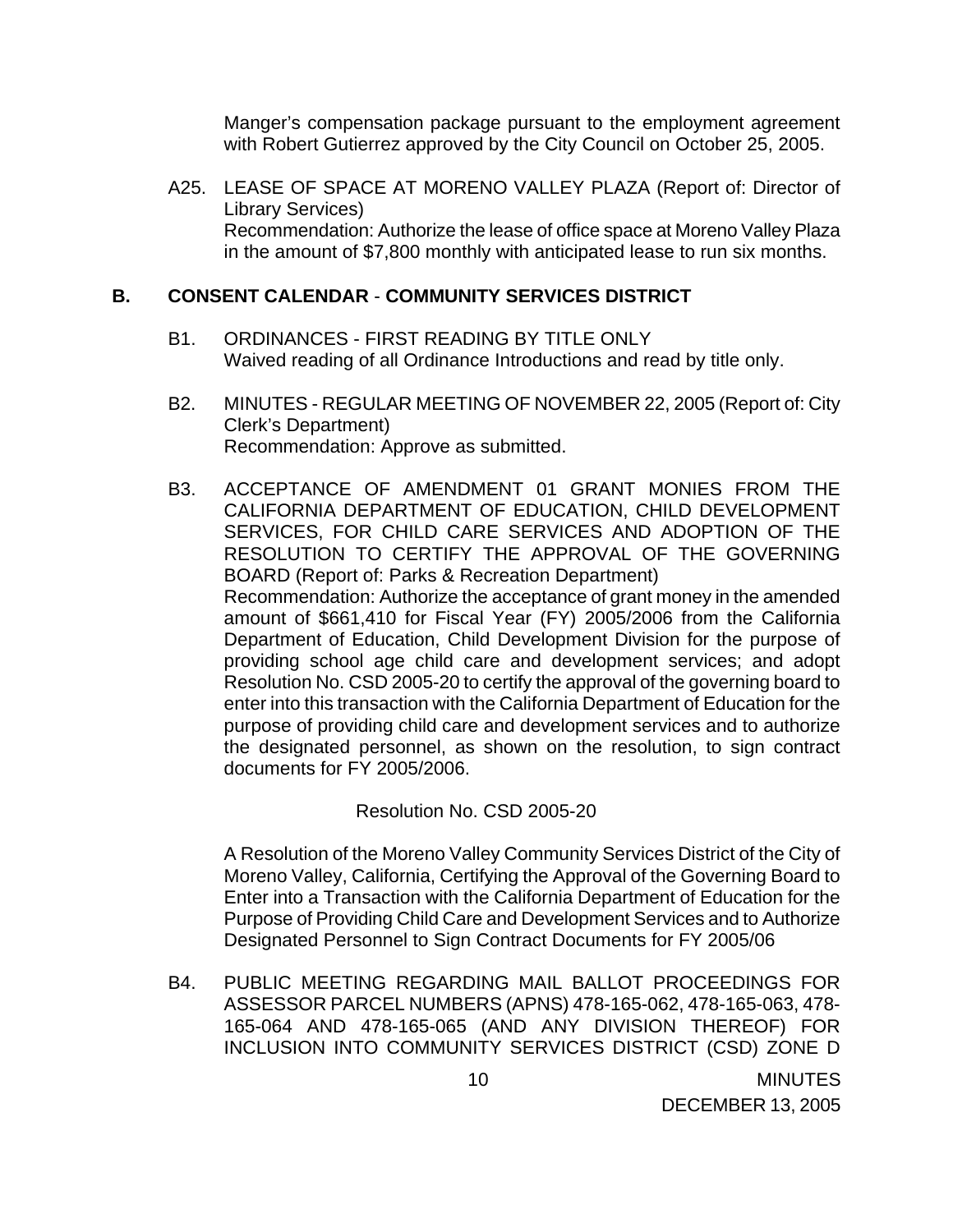(PARKWAY/MEDIAN LANDSCAPE MAINTENANCE), LOCATED ON THE NORTHWEST CORNER OF REDLANDS BOULEVARD AND MALTBY AVENUE (Report of: Public Works Department) Recommendation: Accept public comments regarding the mail ballot proceedings for: 4 custom homes – APNs 478-165-062, 478-165-063, 478- 165-064 and 478-165-065 for inclusion into CSD Zone D (Parkway/Median Landscape Maintenance)

B5. RECOMMEND ACCEPTANCE OF WORK COMPLETED BY SOUTHERN CALIFORNIA GRADING, INC., KINCAID PLUMBING CO., AMERICA WEST LANDSCAPE, PRIZIO CONSTRUCTION, INC., KCB TOWERS, INC., ARROWWOODS WORKS, INC., VANCE & ASSOCIATES ROOFING, INC., WEISS SHEET METAL, PERFECTION GLASS, SUPERIOR WALL SYSTEMS, ELLJAY ACOUSTICS, ANGELES CONTRACTOR, HUR HARDWOOD FLOORING, DM HOOVER CO., ROBERT V. HOPPE CO., INC., INLAND ARCHITECTURAL SPECIALITIES, INC., KITCOR CORPORATION, HERK EDWARDS, INC., CONTROL AIR CONDITIONING CORP, AND SHASTA ELECTRIC, LP (Report of: Parks & Recreation Department)

 Recommendation: Accept as complete: site clearing, earthwork and paving by Southern California Grading, Inc.; site utilities and building plumbing by Kincaid Plumbing Co.; landscaping and irrigation by America West Landscaping; structural concrete, site concrete and reinforcing steel by Prizio Construction, Inc.; structural steel, misc. steel, stairs, metal decking, gratings and ornamental iron by KCB Towers Inc.; architectural woodwork, laminated wood, cabinets, countertops and plastic wall panels by Arrowwoods Works, Inc.; built-up roofing and waterproofing by Vance & Associates Roofing, Inc.; flashing, sheet metal, metal panels, roof hatches and metal louvers by Weiss Sheet Metal; glass and glazing by Perfection Glass; drywall, plaster, rough carpentry, doors, frames and hardware, and insulation by Superior Wall Systems; acoustical ceiling and fabric panels by Elljay Acoustics; ceramic tile by Angeles Contractor; resilient wood flooring systems by Hur Hardwood Flooring; resilient tile flooring and carpet by DM Hoover Co.; painting by Robert V Hoppe Co., Inc.; miscellaneous specialties by Inland Empire Architectural Specialties, Inc.; food services equipment and residential appliances by Kitcor Corporation; gymnasium equipment and bleachers by Herk Edwards, Inc.; heating, ventilating and air conditioning by Control Air Conditioning Corp. and electrical by Shasta Electric, LP.

1. Direct the City Clerk to record the Notices of Completion within ten (10) calendar days at the office of the County Recorder of Riverside County, as required by Section 3093 of the California Civil Code.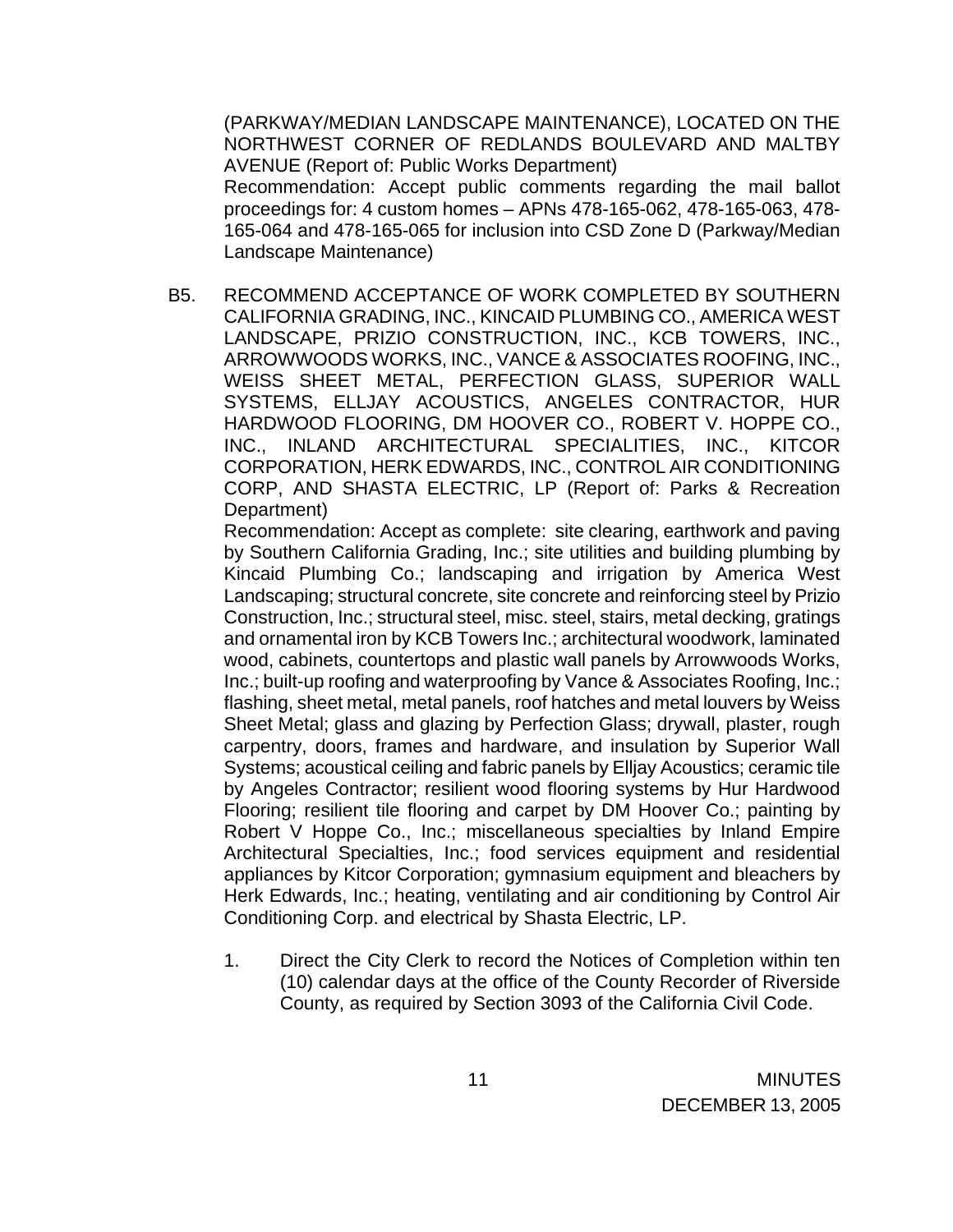2. Authorize the Director of Finance to release the retention to Southern California Grading, Inc., Kincaid Plumbing Co., America West Landscaping, Prizio Construction, Inc., KCB Towers Inc., Arrowwoods Works, Inc., Vance & Associates Roofing Inc., Weiss Sheet Metal, Perfection Glass, Superior Wall Systems, Elljay Acoustics, Angeles Contractor, Hur Hardwood Flooring, DM Hoover Co., Robert V Hoppe Co., Inc., Inland Empire Architectural Specialties,Inc., Kitcor Corporation, Herk Edwards, Inc., Control Air Conditioning Corp. and Shasta Electric, LP thirty-five (35) calendar days after the date of recordation of the Notice of Completion, if no claims are filed against the project.

## **C. CONSENT CALENDAR** - **COMMUNITY REDEVELOPMENT AGENCY**

- C1. ORDINANCES FIRST READING BY TITLE ONLY Waived reading of all Ordinance Introductions and read by title only.
- C2. MINUTES REGULAR MEETING OF NOVEMBER 22, 2005 (Report of: City Clerk's Department) Recommendation: Approve as submitted.
- C3. ACCEPTANCE OF THE REDEVELOPMENT AGENCY'S FISCAL YEAR 2004-2005 ANNUAL REPORT TO THE STATE CONTROLLER AND RESOLUTION FOR THE LOW AND MODERATE INCOME HOUSING FUND (Report of: Economic Development Department) Recommendation: Accept the Redevelopment Agency's Annual Report for fiscal Year 2004-2005 and approve its submittal to the California State Controller; and adopt Resolution No. RDA 2005-11, verifying the establishment and appropriate use of the Low and Moderate Income Housing Fund in accordance with Section 33334.3 (d) of the Health and Safety Code.

Resolution No. RDA 2005-11

A Resolution of the Community Redevelopment Agency of the City of Moreno Valley Verifying the Establishment and Appropriate Use of the Low and Moderate Income Housing Fund Pursuant to California Health and Safety Code 33334.3 (d) for Fiscal Year 2004-2005

## **D. CONSENT CALENDAR** - **BOARD OF LIBRARY TRUSTEES**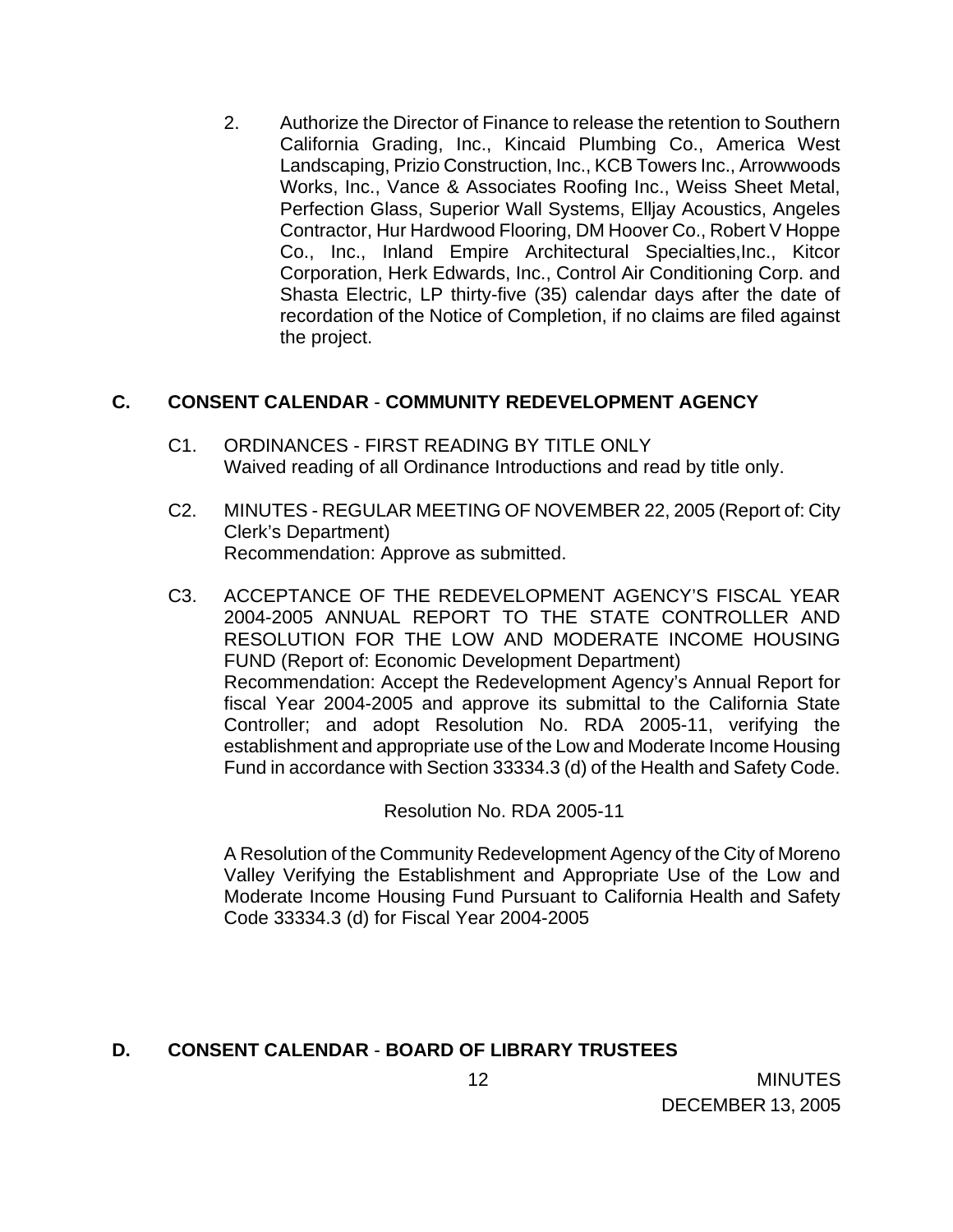- D1. ORDINANCES FIRST READING BY TITLE ONLY Waived reading of all Ordinance Introductions and read by title only.
- D2. MINUTES REGULAR MEETING OF NOVEMBER 22, 2005 (Report of: City Clerk's Department) Recommendation: Approve as submitted.

### **Joint Consent Calendar Items A2 – D2 approved by a 5-0 vote, with item B5 to reflect the acceptance of work is for the Moreno Valley Conference and Recreation Center. m/Flickinger, s/Batey.**

## **E. PUBLIC HEARINGS**

E1. PUBLIC HEARING REGARDING MAIL BALLOT PROCEEDING FOR INCLUSION INTO THE PROPOSED COMMUNITY SERVICES DISTRICT ZONE S (SUNNYMEAD BOULEVARD MAINTENANCE) AND AUTHORIZATION OF THE ANNUAL CHARGE (Report of: Public Works Department) Recommendation: That the Members of the Board of Directors of the Moreno Valley Community Services District (CSD), after conducting the public hearing:

President Stewart turned the meeting over to Vice President Flickinger and left the Council Chamber due to a financial interest in the item.

Vice President Flickinger opened the public testimony portion of the public hearing. Public testimony was received from Tom Jerele, Sr.

1. Tabulate the mail ballots for the participating parcels along Sunnymead Boulevard from Frederick Street to Perris Boulevard for inclusion into CSD Zone S and authorization of the annual charge;

## **Approved by a 4-0-1 vote, President Stewart absent. m/White, s/Batey.**

Item continued to later in the meeting to allow for tabulation of the ballots.

President Stewart returned to the Council Chamber.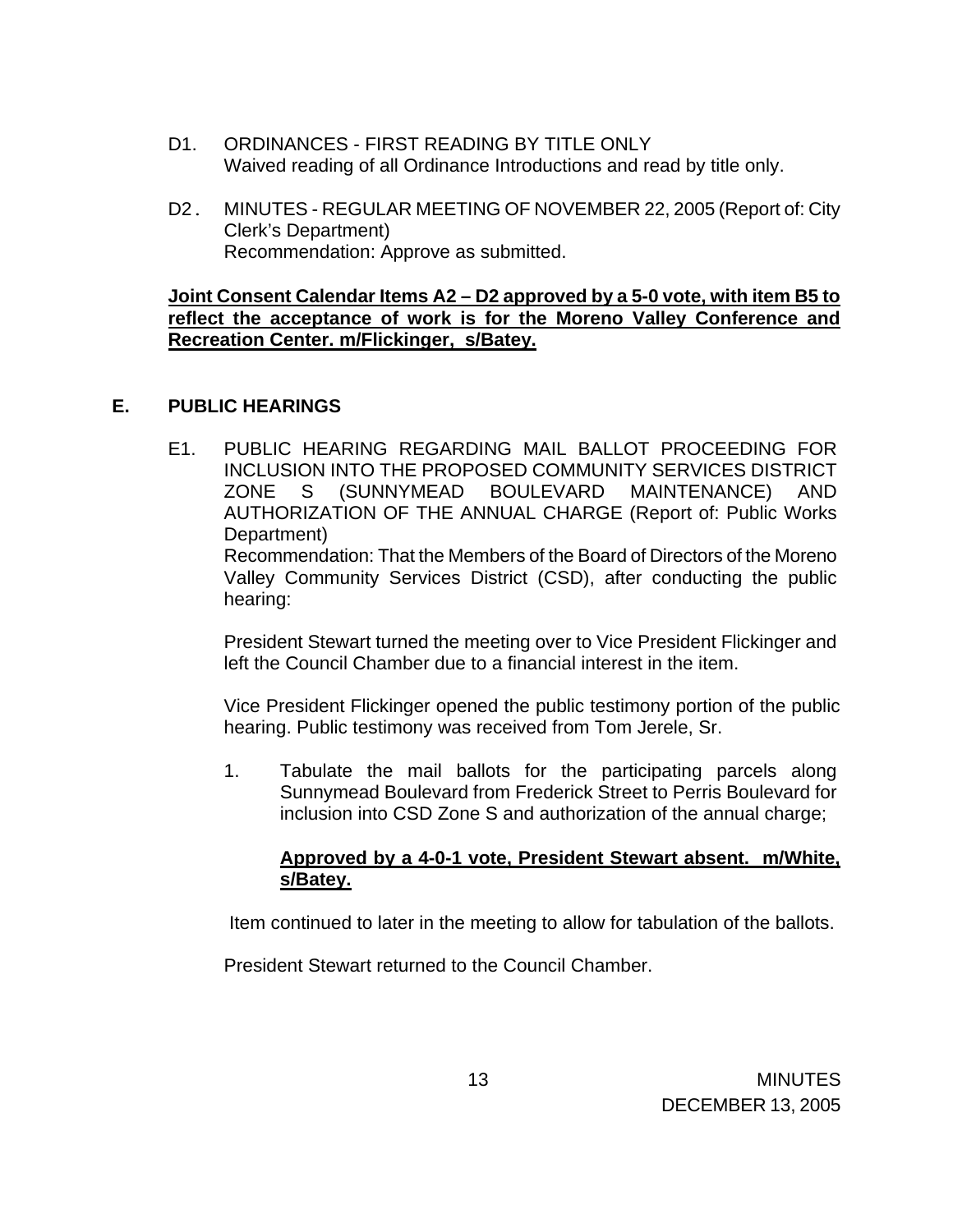## **F. ITEMS REMOVED FROM CONSENT CALENDARS FOR DISCUSSION OR SEPARATE ACTION - NONE**

## **G. REPORTS**

G1. CITY COUNCIL REPORTS ON REGIONAL ACTIVITIES (Oral Presentation)

 Mayor Pro Tem Flickinger displayed a plaque presented to the City on behalf of the Southern California Association of Governments in celebration of their  $40<sup>th</sup>$  Anniversary and as a thank you for the City being a member of SCAG.

 Mayor Stewart announced he attended the loading of the Christmas trees for "Trees for the Troops" to be sent to Iraq at the DHL facility yesterday. There were more trees and ornaments than the plane could hold and there were also a great deal of monetary donations for the cause. Nothing to report on the flight path investigation that is being conducted – the preliminary report has not been made available yet.

G2. 2005 CITIZEN OPINION SURVEY RESULTS (Report of: Interim Administrative Services Director) Recommendation: That the City Council receive and file the findings of the 2005 Citizen Opinion Survey.

Mayor Stewart opened the agenda item for public comments. Public comments were received from Daryl Terrell.

### **Approved by a 5-0 vote. m/White, s/West.**

- G3. APPOINTMENTS TO THE RECREATIONAL TRAILS BOARD AND PARKS & RECREATION COMMISSION (TEENAGE MEMBER) (Report of: City Clerk's Department) Recommendation: That the City Council, after reviewing the ballots provided by the City Clerk:
	- 1. Appoint one member to the Recreational Trails Board for a term expiring June 30, 2006;
	- 2. Appoint one member to the Parks and Recreation Commission as a teenage member for a term expiring November 25, 2006, or until high school graduation, whichever comes first;
	- 3. If appointments are not made, declare the positions vacant and authorize the City Clerk to re-notice the positions as vacant.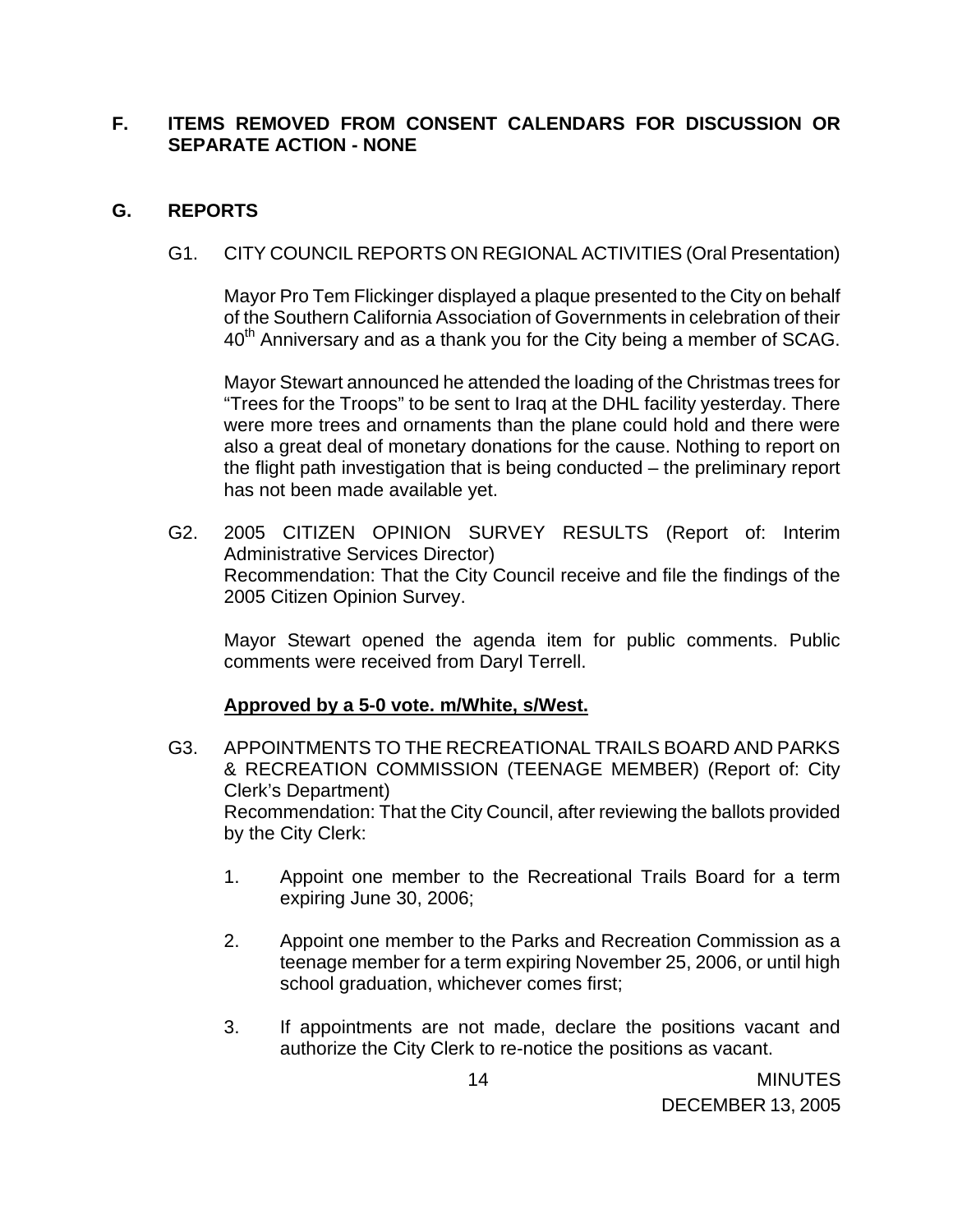Mayor Stewart opened the agenda item for public comments; there being none, public comments were closed.

**Approved by a 5-0 vote to appoint Brenda Y. Jackson to the Recreational Trails Board for a term expiring June 30, 2006, and to appoint Brittney Carrio to the Parks and Recreation Commission as a teenage member for a term expiring November 25, 2006, or until high school graduation, whichever comes first. m/West, s/Flickinger.**

G4. RESOLUTION AMENDING RESOLUTION NO. 2004-55 AND ORDINANCE AMENDING CHAPTER 3.44 OF THE MUNICIPAL CODE (TRANSPORTATION UNIFORM MITIGATION FEE ("TUMF") PROGRAM) REGARDING CLASS "A" OFFICE (Report of: Community Development Department)

Recommendation: That the City Council:

1. Adopt Resolution No. 2005-115, amending Resolution No. 2004-55, adding a subcategory fee for Class "A" Office to the Transportation Uniform Mitigation Fee (TUMF) Program; and

### Resolution No. 2005-115

A Resolution of the City Council of the City of Moreno Valley, California, Amending the Fee Schedule of Resolution No. 20054-55 by Adding a Subcategory Fee for Class "A" Office to the Development Impact Fees Related to the Transportation Uniform Mitigation Fee Program

2. Introduce Ordinance No. 705, amending Chapter 3.44 of the Municipal Code (TUMF Program) to add a definition for Class "A" Office. Ordinance No. 705

An Ordinance of the City Council of the City of Moreno Valley, California, Amending Section 3.44.040 of Chapter 3.44 of Title 3 of the City Municipal Code (Transportation Mitigation Fee Program) by Adding a Definition of a Class "A" Office

 Mayor Stewart opened the agenda item for public comments; there being none, public comments were closed.

### **Approved by a 5-0 vote. m/White, s/Batey.**

G5. RESOLUTION AMENDING RESOLUTION NO. 2005-102 REGARDING THE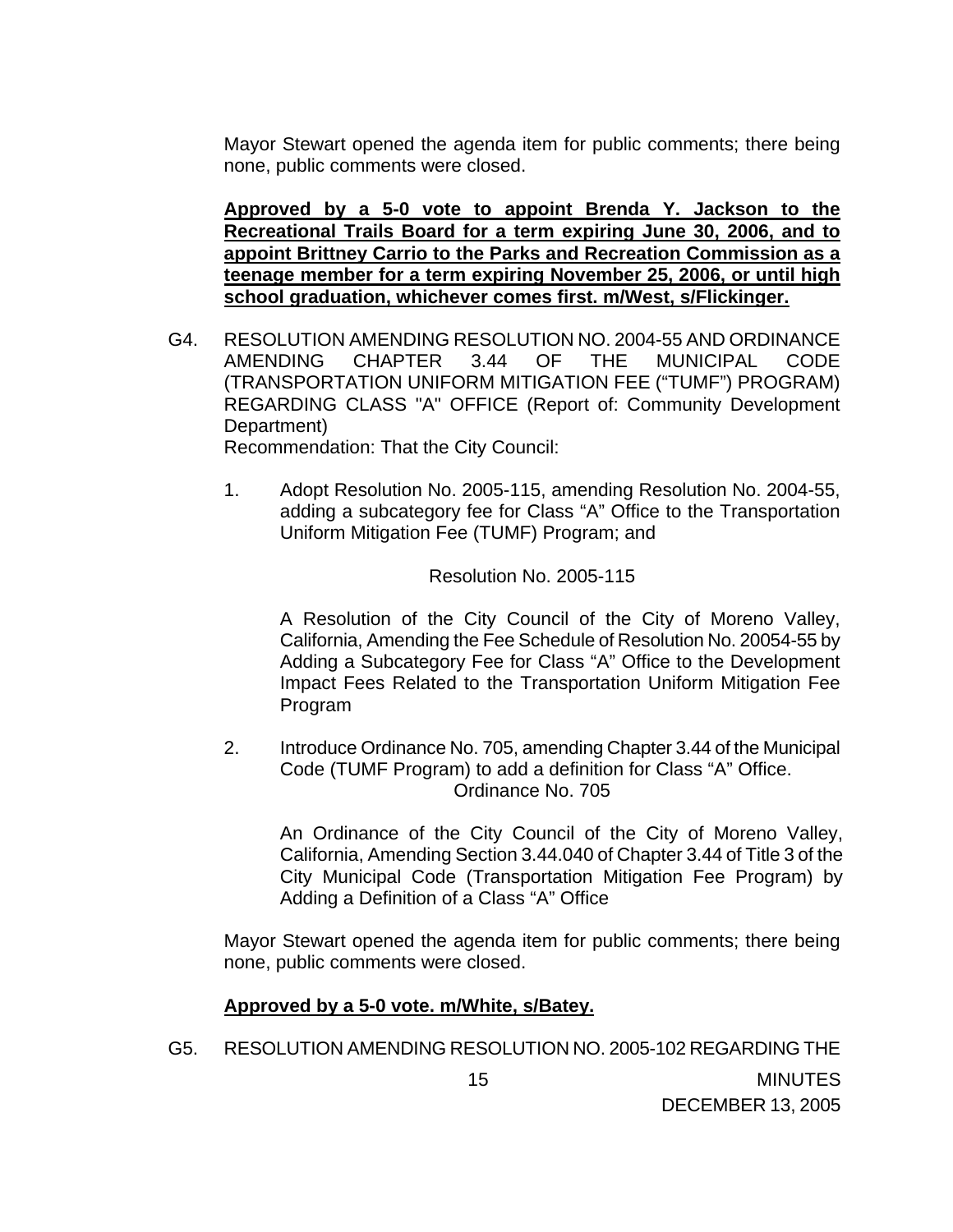FEE STRUCTURES FOR RESIDENTIAL AND COMMERCIAL AND INDUSTRIAL IMPACT FEES (Report of: Economic Development Department)

 Recommendation: That the City Council adopt Resolution No. 2005-116, amending Resolution No. 2005-102 by adding several new provisions including (1) creating a fee category for affordable residential housing projects; (2) amending the fee structure for Commercial and Industrial Impact Fees to freeze the impact fees for Regional Commercial Retail Projects; and (3) creating a DIF category and definition for Class A office development.

 Mayor Stewart opened the agenda item for public comments; there being none, public comments were closed.

### **Approved by a 5-0 vote. m/White, s/Flickinger.**

G6. 2006 STATE/FEDERAL LEGISLATIVE ADVOCACY PRIORITIES (Report of: Interim Assistant City Manager) Recommendation: Review and adopt the updated 2006 State/Federal Legislative Advocacy Priorities.

 Mayor Stewart opened the agenda item for public comments; there being none, public comments were closed.

**Approved by a 3-2 vote (Batey and West dissenting) to approve with the following change to page 3 of the Legislative Policy – first bullet point to read "Support efforts to reduce the administrative process and costs of dealing with disciplinary actions/Track any expansion of Peace Officer Bill of Rights and the expansion of due process rights of employees/Oppose State legislation imposing mandatory binding arbitration on Cities." Delete sentence that reads "Oppose mandatory binding arbitration for personnel grievances." m/White, s/Flickinger.**

**Motion for reconsideration approved by a 5-0 vote. m/Stewart, s/Flickinger.**

 **Approved by a 5-0 vote to adopt the updated 2006 State/Federal Legislative Advocacy Priorities with the exception of the separate action. m/Flickinger, s/White.**

G7. CITY MANAGER'S REPORT (Informational Oral Presentation – not for Council action)

City Manager Rogers thanked City Council and City Staff.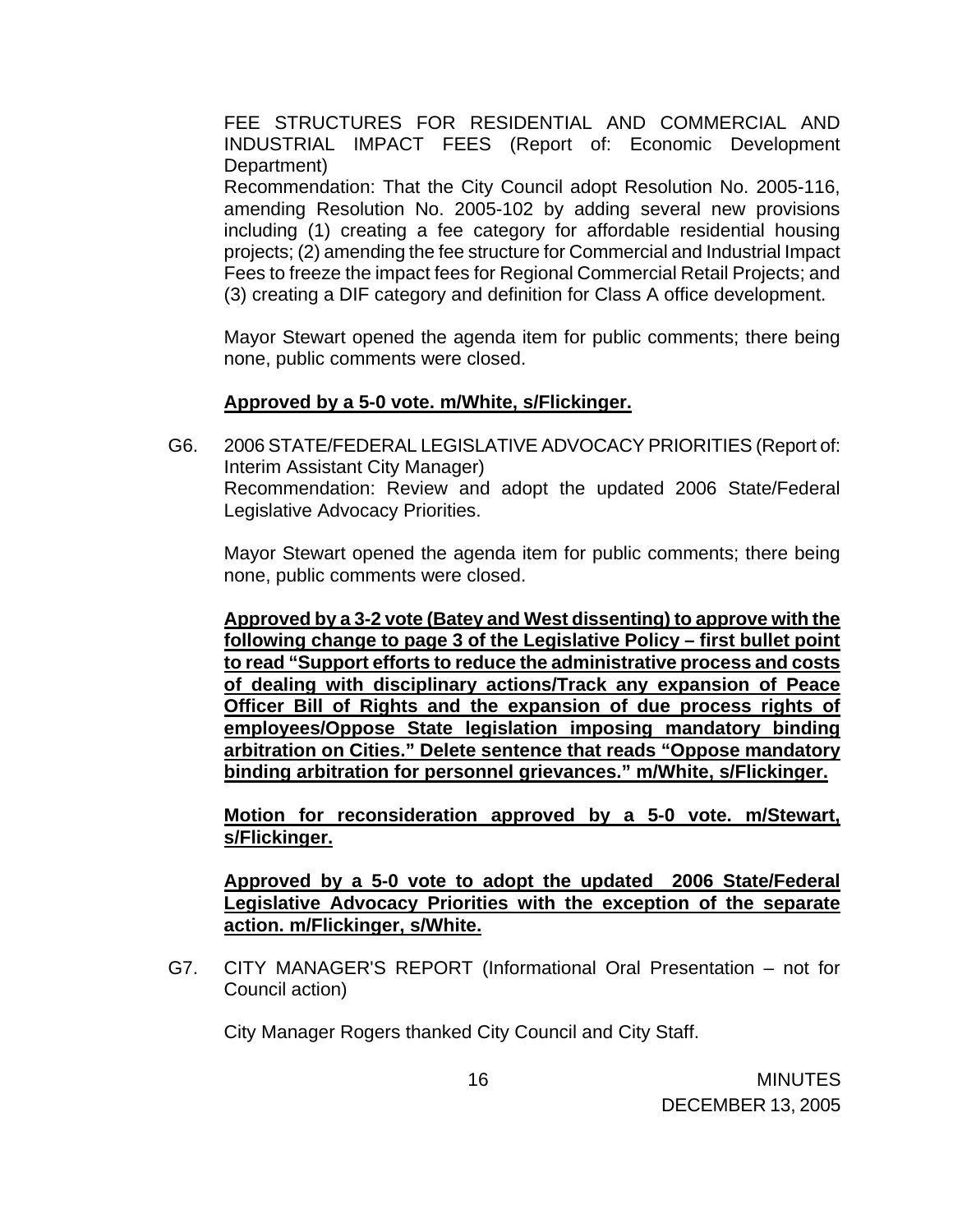- G8. PROPOSED POLICY SUPPORTING "OFFICIAL CITY GROUPS" (Report of: City Manager) Recommendation: That the City Council:
	- 1. Approve the policy; and
	- 2. Consider \$4,000 to account #00161.77210 from Zone A fund balance.

 Mayor Stewart opened the agenda item for public comments; there being none, public comments were closed.

### **Approved by a 5-0 vote to approve the policy and appropriate \$4,000 from the General Fund. m/Batey, s/Flickinger.**

 PUBLIC COMMENTS **ON ANY SUBJECT NOT ON THE AGENDA** UNDER THE JURISDICTION OF THE CITY COUNCIL ARE AS FOLLOWS:

#### Daryl Terrell

- 1) Thanked the Police Department for its service
- 2) Police Department needs more technology
- E1. (CONTINUATION OF) PUBLIC HEARING REGARDING MAIL BALLOT PROCEEDING FOR INCLUSION INTO THE PROPOSED COMMUNITY SERVICES DISTRICT ZONE S (SUNNYMEAD BOULEVARD MAINTENANCE) AND AUTHORIZATION OF THE ANNUAL CHARGE (Report of: Public Works Department) Recommendation: That the Members of the Board of Directors of the Moreno Valley Community Services District (CSD), after conducting the public hearing:

President Stewart turned the meeting over to Vice President Flickinger and left the Council Chamber due to a financial interest in the item.

The Secretary announced the results as follows:

Zone S – "Yes" – 7,690, "No" – 4,122, "Invalid" - 475

2. Verify and accept the results of the mail ballot proceeding as identified on the Official Tally Sheet and the Assessor Parcel Number (APN) listing;

## **Approved by a 4-0-1 vote, President Stewart absent. m/White, s/West.**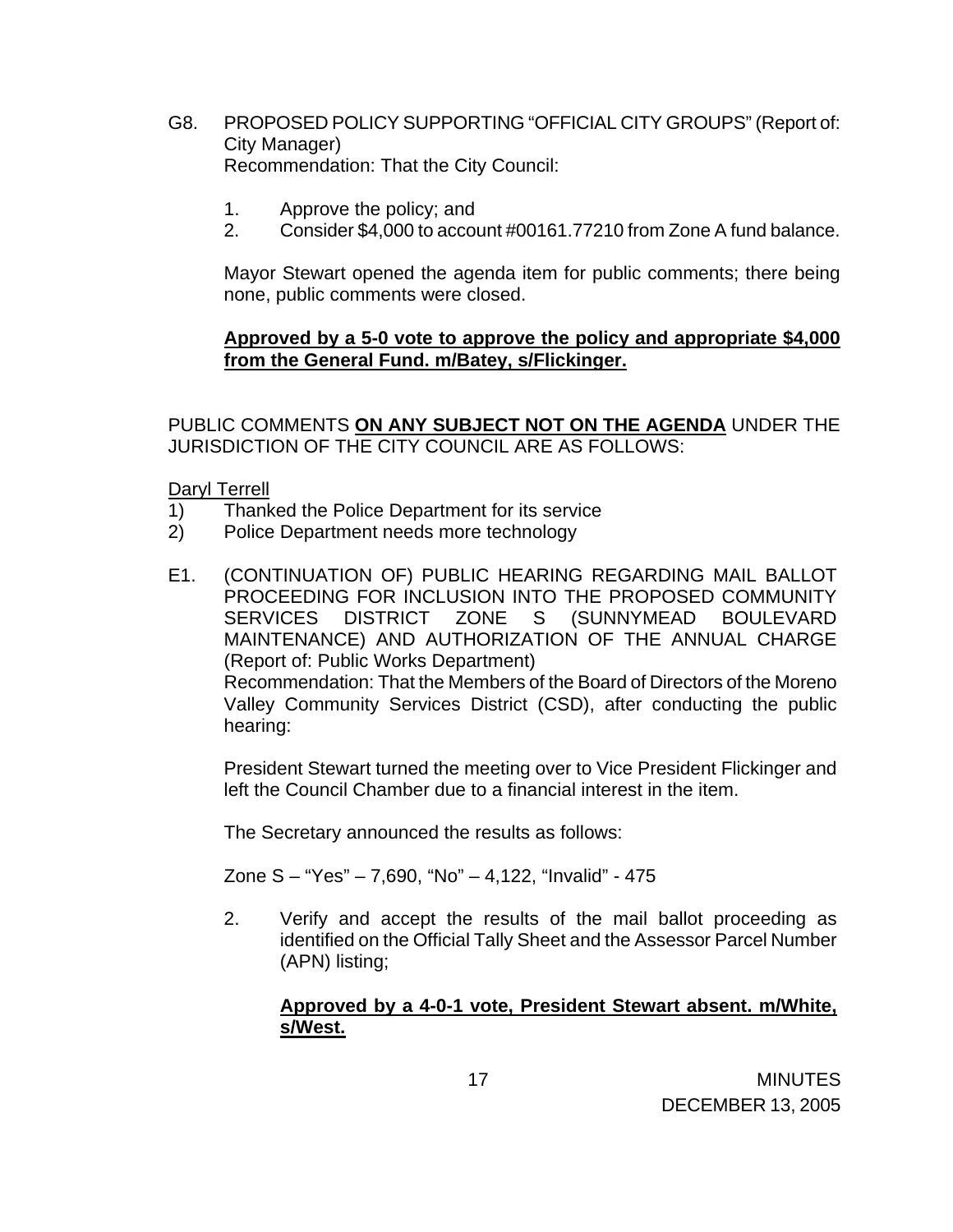3. Receive and file with the City Clerk's office the accepted Official Tally Sheet and APN listing; and

## **Approved by a 4-0-1 vote, President Stewart absent. m/White, s/West.**

4. If approved, authorize and impose the applicable CSD Zone S charge to the participating parcels.

## **Approved by a 4-0-1 vote, President Stewart absent. m/White, s/West.**

President Stewart returned to the Council Chamber.

G9. CITY COUNCIL REORGANIZATION – SELECTION OF MAYOR AND MAYOR PRO TEM (Report of: City Clerk's Department) Recommendation: That the City Council conduct the reorganization of the City Council by selecting two Council Members to serve one-year terms respectively as Mayor and Mayor Pro Tem.

 Mayor Stewart opened the agenda item for public comments. Public comment was received from Daryl Terell.

## **Approved by a 5-0 vote to conduct the election by voice vote. m/West, s/White.**

**Council Member White made a motion to nominate Mayor Pro Tem Flickinger as Mayor, seconded by Council Member West. There were no other motions. Approved by a 5-0 vote.** 

 **Council Member West made a motion to nominate Council Member White as Mayor Pro Tem, seconded by Mayor Pro Tem Flickinger. There were no other motions. Approved by a 5-0 vote.**

# **H. LEGISLATIVE ACTIONS**

ORDINANCES - 1ST READING AND INTRODUCTION

H1. ORDINANCE AMENDING TITLE 8 OF THE MORENO VALLEY MUNICIPAL CODE BY ADDING A NEW CHAPTER 8.80, RELATING TO RECYCLING AND DIVERSION OF CONSTRUCTION AND DEMOLITION WASTE (Report of: Public Works Department)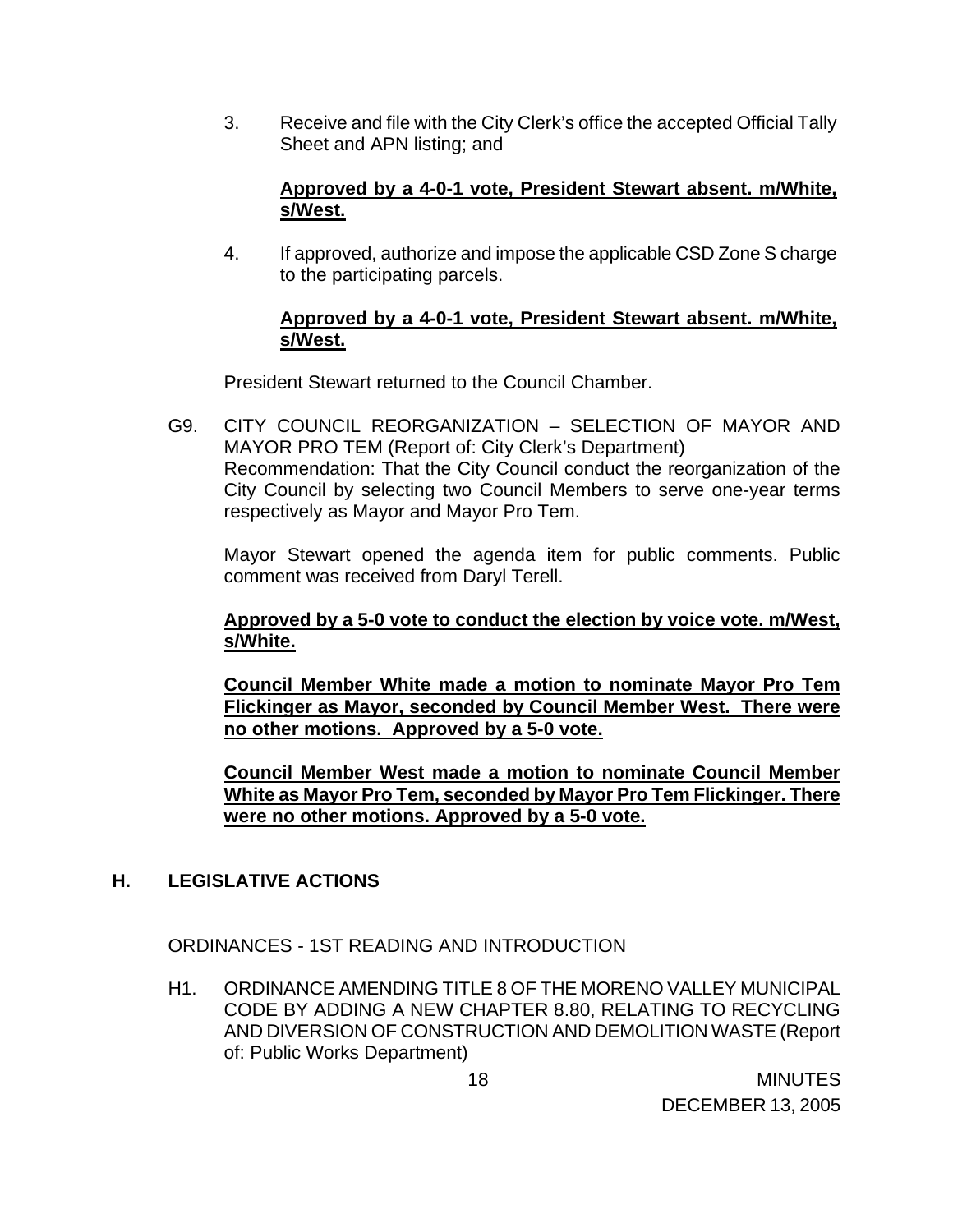Recommendation: That the City Council introduce Ordinance No. 706 amending Title 8, of the City of Moreno Valley Municipal Code by adding a new Chapter 8.80, relating to recycling and diversion of construction and demolition waste. (Roll call required)

#### Ordinance No. 706

An Ordinance of the City Council of the City of Moreno Valley, California, Amending Title 8 of the Moreno Valley Municipal Code by Adding a New Chapter 8.80, Relating to Recycling and Diversion of Construction and Demolition Waste

 Mayor Stewart opened the agenda item for public comments; there being none, public comments were closed.

### **Approved by a 5-0 vote. m/White, s/Flickinger.**

H2. INTRODUCE ORDINANCE NO. 707, AMENDING CHAPTER 9.02 BY PROVIDING FOR THE INDEMNIFICATION OF THE CITY FOR ANY LEGAL PROCEEDINGS ARISING OUT OF DISCRETIONARY LAND USE APPROVALS (Report of: City Attorney's Office) Recommendation: That the City Council introduce Ordinance No. 707,

amending Chapter 9.02 of the Moreno Valley Municipal Code by providing for the indemnification of the City for any legal proceedings arising out of discretionary land use approvals.

### Ordinance No. 707

 An Ordinance of the City Council of the City of Moreno Valley, California, Amending Chapter 9.02 by Providing for the Indemnification of the City for any Legal Proceedings Arising out of Discretionary Land Use Approvals

 Mayor Stewart opened the agenda item for public comments; there being none, public comments were closed.

### **Approved by a 5-0 vote. m/White, s/West.**

### ORDINANCES - 2ND READING AND ADOPTION

H3. ORDINANCE NO. CSD 49, AS AMENDED, - AN ORDINANCE OF THE MORENO VALLEY COMMUNITY SERVICES DISTRICT OF THE CITY OF MORENO VALLEY, CALIFORNIA, ESTABLISHING REVISED FEES FOR RECREATIONAL ACTIVITIES, PARKS, THE USE OF THE TOWNGATE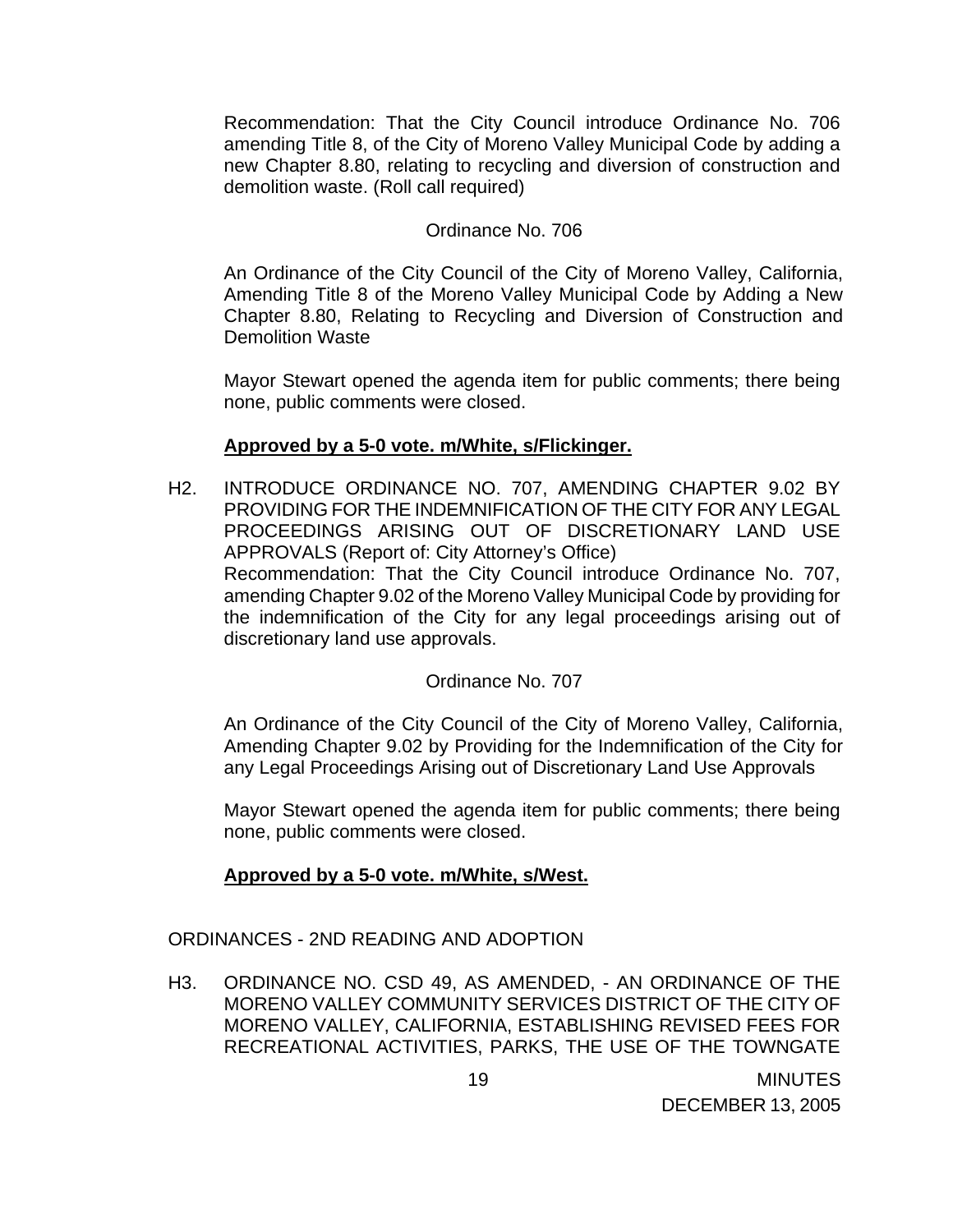COMMUNITY CENTER, THE USE OF THE VALLEY SKATE PARK, THE USE OF THE MORENO VALLEY SENIOR COMMUNITY CENTER, THE MORENO VALLEY CONFERENCE AND RECREATION CENTER, THE EQUESTRIAN PARK AND NATURE CENTER, THE USE OF THE MOBILE STAGE UNIT, AND RESCINDING CERTAIN PRIOR ENACTMENTS (RECEIVED FIRST READING AND INTRODUCTION ON NOVEMBER 22, 2005) (Report of: Parks & Recreation Department) Recommendation: Adopt Ordinance No. CSD 49.

### Ordinance No. CSD 49

An Ordinance of the Moreno Valley Community Services District of the City of Moreno Valley, California, Increasing and Establishing Specified Fees for Recreational Activities, Parks, the Use of the TownGate Community Center, the Use of the Valley Skate Park, the Use of the Moreno Valley Senior Community Center, the Moreno Valley Conference and Recreation Center, the Equestrian Park and Nature Center, the Use of the Mobile Stage Unit, and Rescinding Certain Prior Enactments

 Mayor Stewart opened the agenda item for public comments; there being none, public comments were closed.

## **Approved by a 5-0 vote. m/Batey, s/West.**

ORDINANCES - URGENCY ORDINANCES – NONE

RESOLUTIONS – NONE

PUBLIC COMMENTS **ON ANY SUBJECT NOT ON THE AGENDA** UNDER THE JURISDICTION OF THE CITY COUNCIL ARE AS FOLLOWS:

## **CLOSING COMMENTS AND/OR REPORTS OF THE CITY COUNCIL, COMMUNITY SERVICES DISTRICT, OR COMMUNITY REDEVELOPMENT AGENCY**

### Council Member Batey

- 1) Announced next month's Public Safety Subcommittee meeting will be noticed as a Special City Council meeting – the committee will be discussing the study pertaining to the Public Safety building and will also try to establish some budgetary priorities for the upcoming budget year for police, fire and animal services
- 2) Wished all a Happy Holiday
- 3) Wished the City Manager well in his retirement thanked him for his service over the years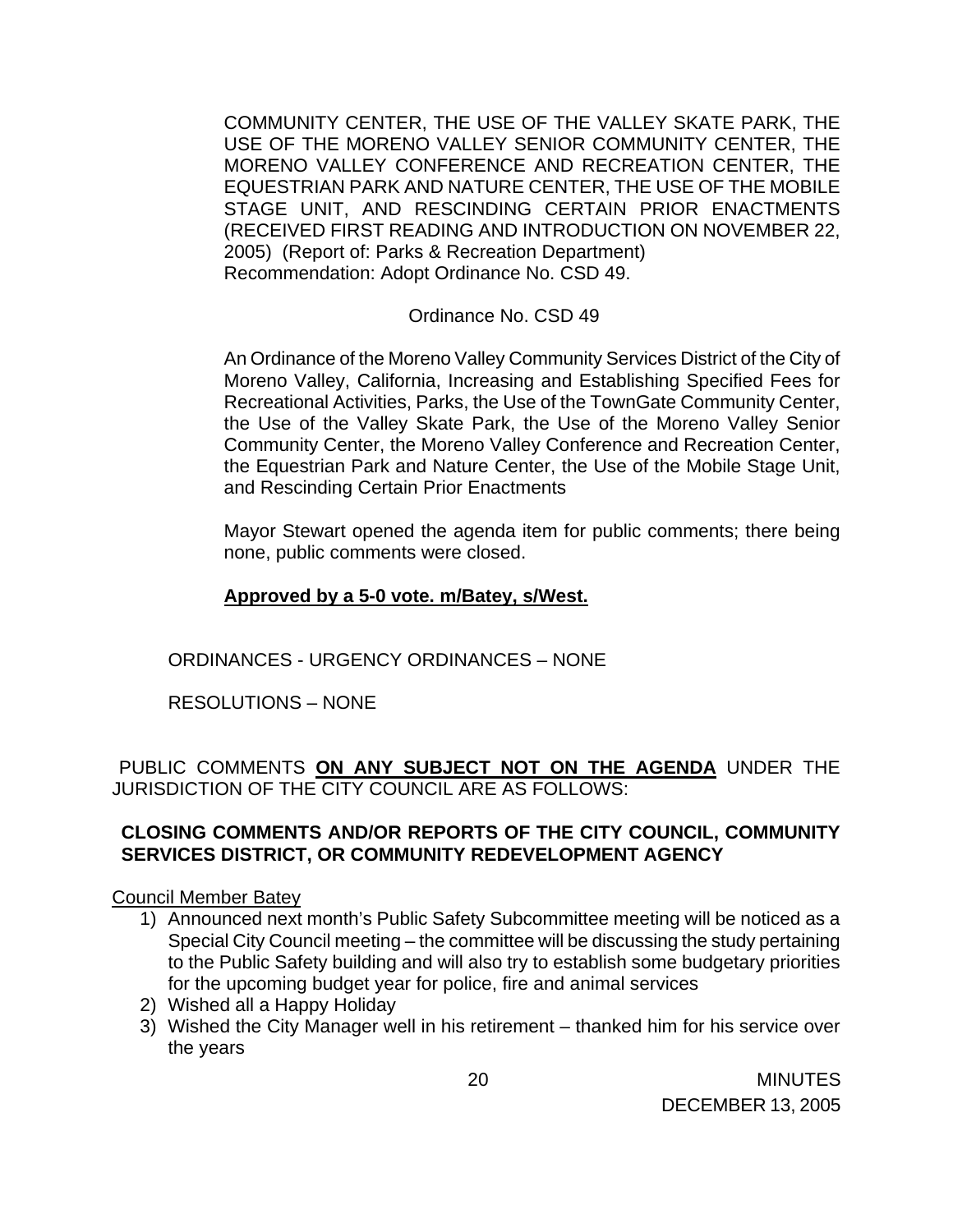## Mayor Pro Tem Flickinger

- 1) Represented the City at the Hispanic Chamber of Commerce Installation and Awards Dinner –the City received the "Partner of the Year" award from the Chamber
- 2) Congratulated the business owners on Sunnymead Boulevard on voting to improve their area
- 3) Thanked the Council for selecting her as Mayor
- 4) City is currently addressing the used car lot on North side of Alessandro between Perris and Indian – there will be "2 Hour Parking" signs posted in front of the commercial businesses to discourage
- 5) Announced the Citrus Wind Ensemble gave an outstanding performance in the Grand Valley Ballroom of the Conference and Recreation Center – beautiful music which was free to all – decorations were beautiful – elevated the culture of the City of Moreno Valley
- 6) Announced that paramedics are on board in all of our fire stations
- 7) Reminded the public there will be free bus rides on RTA on New Year's Eve starting at 6 p.m.
- 8) 21st Birthday Committee did an excellent job on the wonderful event last weekend very proud to be part of Moreno Valley – there will be an update at next week's Study Session on the status of the Committee
- 9) Merry Christmas and Happy New Year

## Council Member West

- 1) Congratulated City Manager Rogers and stated he was a great City Manager and he has great admiration for him
- 2) Spoke with the City Traffic Engineer regarding the facilities that will be needed along the 60 freeway and Moreno Beach with the new Wal-Mart opening – would like to prevent cars from lining up on freeway to exit – would like to look at recent developmental models – needs a  $2^{nd}$  to agendize at a future Study Session – Council Member White seconded
- 3) Inquired of staff as to who is the agency that will deal with the possibility of a flu epidemic – staff will research this
- 4) Merry Christmas to everyone and have a safe holiday

# Council Member White

- 1) Used car lot starting to form on Sunnymead Boulevard on the weekends steadily progressing
- 2) Would like to suggest "No Parking Anytime" signs on Alessandro Boulevard and Cactus Avenue in the commercial area – would like staff to examine this
- 3) Time to start thinking about a trip to Sacramento regarding a new library
- 4) Congratulated Mayor Pro Tem Flickinger on her efforts on the 21<sup>st</sup> Birthday **Celebration**
- 5) Congratulated City Manager Rogers on his retirement
- 6) Merry Christmas